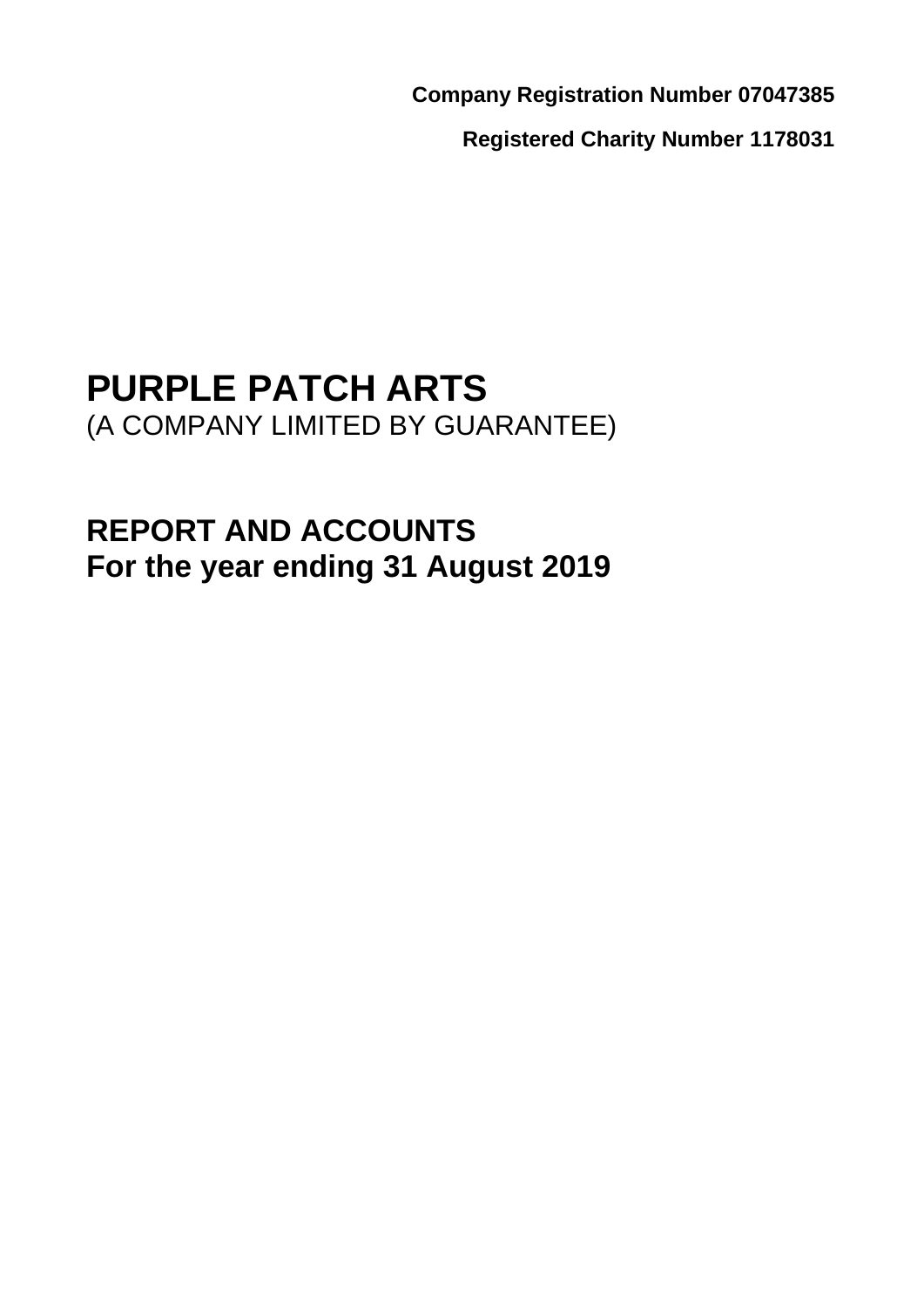The Trustees, who are also Directors for the purposes of company law, present their report and the unaudited financial statements of the charity for the year ended 31 August 2019.

## **REFERENCE AND ADMINISTRATIVE DETAILS**

| <b>Registered charity name</b>     | <b>Purple Patch Arts</b>                                 |
|------------------------------------|----------------------------------------------------------|
| <b>Charity registration number</b> | 1178031                                                  |
| <b>Company registration number</b> | 07047385 (England and Wales)                             |
| <b>Registered office</b>           | Hillside Enterprise Centre, Beeston Road, Leeds LS11 8ND |
|                                    |                                                          |

## **Trustees**

For the purposes of the Companies Act 2006, the Board of Trustees is the Board of Directors of the charitable company and is referred to as the Trustees throughout this report.

The Trustees of Purple Patch Arts during the period and to the date of signing this report are as follows:

| <b>Independent Examiner</b>                                                                                                              | Mr P O'Hara FCA, Chartered Accountant, 4 Stoneyhurst<br>Road West, Gosforth, Newcastle upon Tyne NE3 1PG |
|------------------------------------------------------------------------------------------------------------------------------------------|----------------------------------------------------------------------------------------------------------|
| David Leslie Allan (Chair)<br><b>Carley Ellen Stubbs</b><br>Alison Mary Van Der Vert<br><b>Andrew Leslie Clow</b><br>Hayley Joanne Allan | - appointed 1 October 2018; resigned 8 April 2019                                                        |

## **Governing Documents**

Purple Patch Arts is a charitable company limited by guarantee, incorporated on 17 October 2009 and registered as a charity on 20 April 2018.

The charity is controlled by its governing document, its Articles of Association and constitutes a limited company, limited by guarantee, as defined by the Companies Act.

The Directors of the company are also Trustees of the charity.

Eligibility for membership of the charity, and membership of the Board of Trustees, is governed by the Articles of Association. There are no restrictions in the governing document on the operation of the charity other than those imposed by general charity law.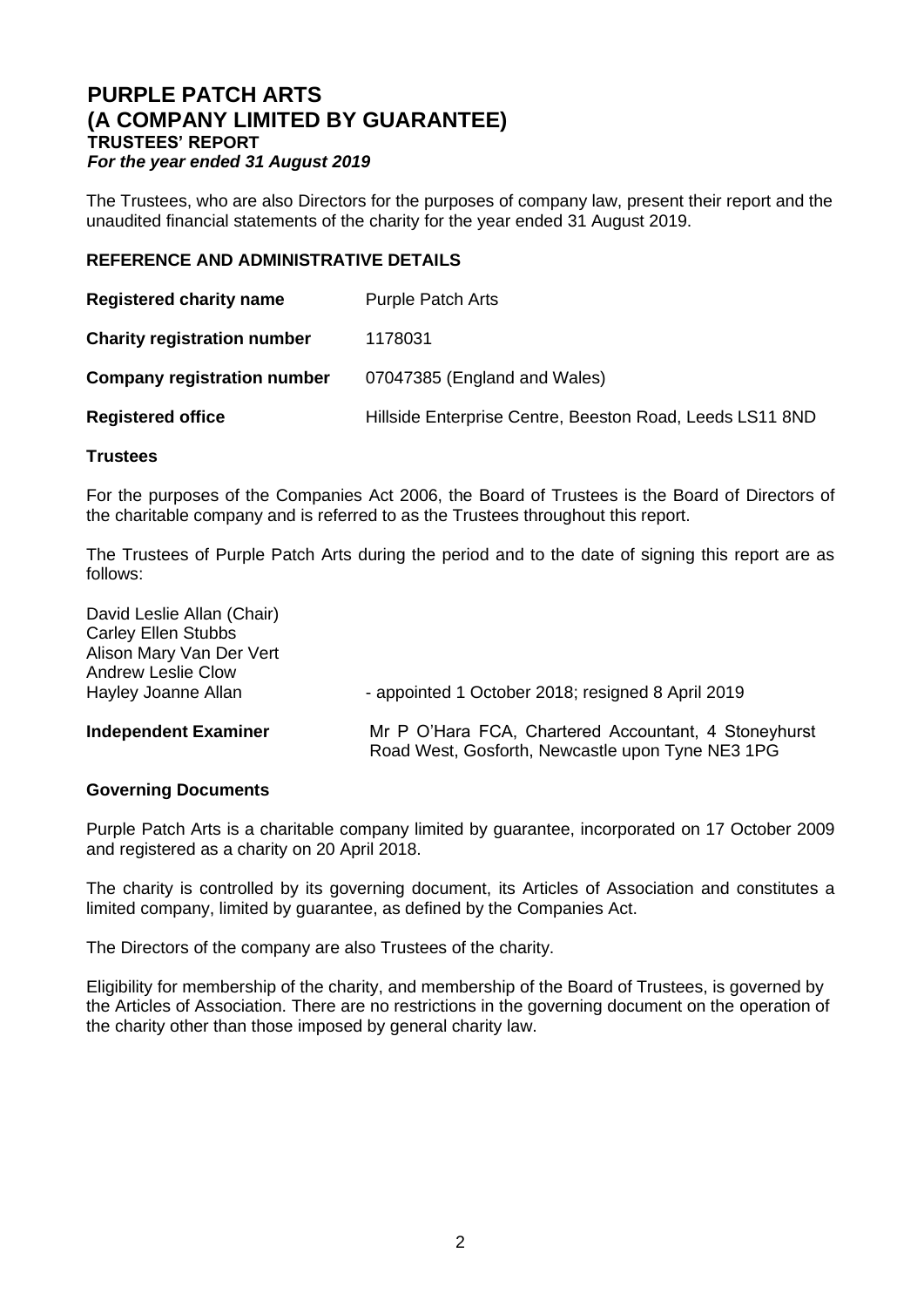## **STRUCTURE, GOVERNANCE AND MANAGEMENT (Continued)**

## **Structure and Governance**

The charity currently has a Board of 4 non-executive Trustees. The Articles of Association provide for a Board of Trustees comprising no fewer than three individuals who are members of the company. New Trustees are elected by the members of the company at the Annual General Meeting.

The only members of the company are the Trustees.

The Board meets a minimum of four times per year or more frequently if the need arises.

Detailed written Board reports and an agenda are prepared by the Chief Executive Officer and circulated in advance of meetings. Each meeting considers performance against the business plan, organisational development, finance, health and safety, safeguarding, HR and Equality and Diversity.

Day to day decisions are delegated by the Board to the Chief Executive Officer.

## **Recruitment and Appointment of Board of Trustees**

Trustees are elected to the Board based on discussions and recommendations offered by Trustees and outside advisors to the organisation, as well as through a range of advertising channels.

## **Trustee Induction and Training**

New Trustees are inducted by the Chair of the Board and Chief Executive Officer and are provided with a range of resources to support their understanding of Purple Patch Arts' activities, as well as information on their role and responsibilities.

## **Grant Making Policy**

The charity does not currently engage in grant-making activity.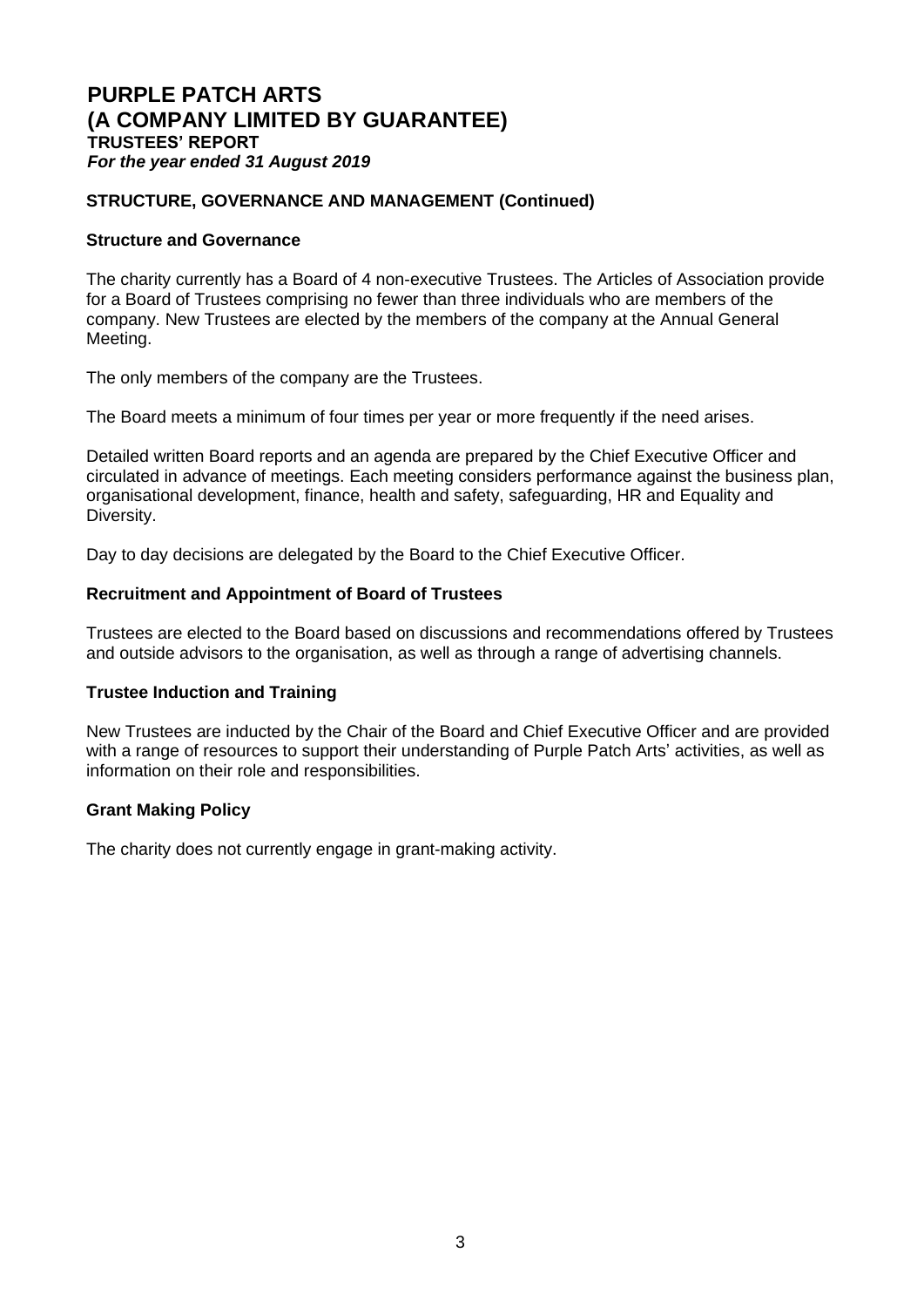## **STRUCTURE, GOVERNANCE AND MANAGEMENT (Continued)**

## **Risk Management**

The Trustees confirm that Purple Patch Arts has a risk management strategy in place which comprises:

- An annual review of the strategic (governance, operational and financial) risks the charity may face via the annual business planning process
- a rolling review of all policies and risks throughout the year, reflected in regular updates
- the establishment of systems and procedures to mitigate those risks identified
- the implementation of procedures designed to minimise any potential impact on the charity should those risks materialise.

The Trustees are satisfied that appropriate financial systems and controls and employment policies and practices are in place.

The Trustees consider the key risks facing the charity at this time to be the inability to attract sufficient income or to be overly reliant upon a single source of income. Financial and operational plans are reviewed regularly to ensure that a diverse range of income streams can be attracted.

The Trustees also manage the general financial risks arising by ensuring that:

- Prudent budgets have been set for the next financial year
- The charity maintains a low cost base
- Strong financial controls are in place
- Regular management accounts are provided, showing the performance against budget
- Contingency plans are in place for the actions which would be taken if income appears unlikely to reach its target

## **Investment Policy**

The Trustees have considered the most appropriate policy for the investment of funds and have decided that, given the sometimes significant demand on working capital, investment in the form of cash is the most appropriate policy. The Trustees have no specific ethical stance on investments held.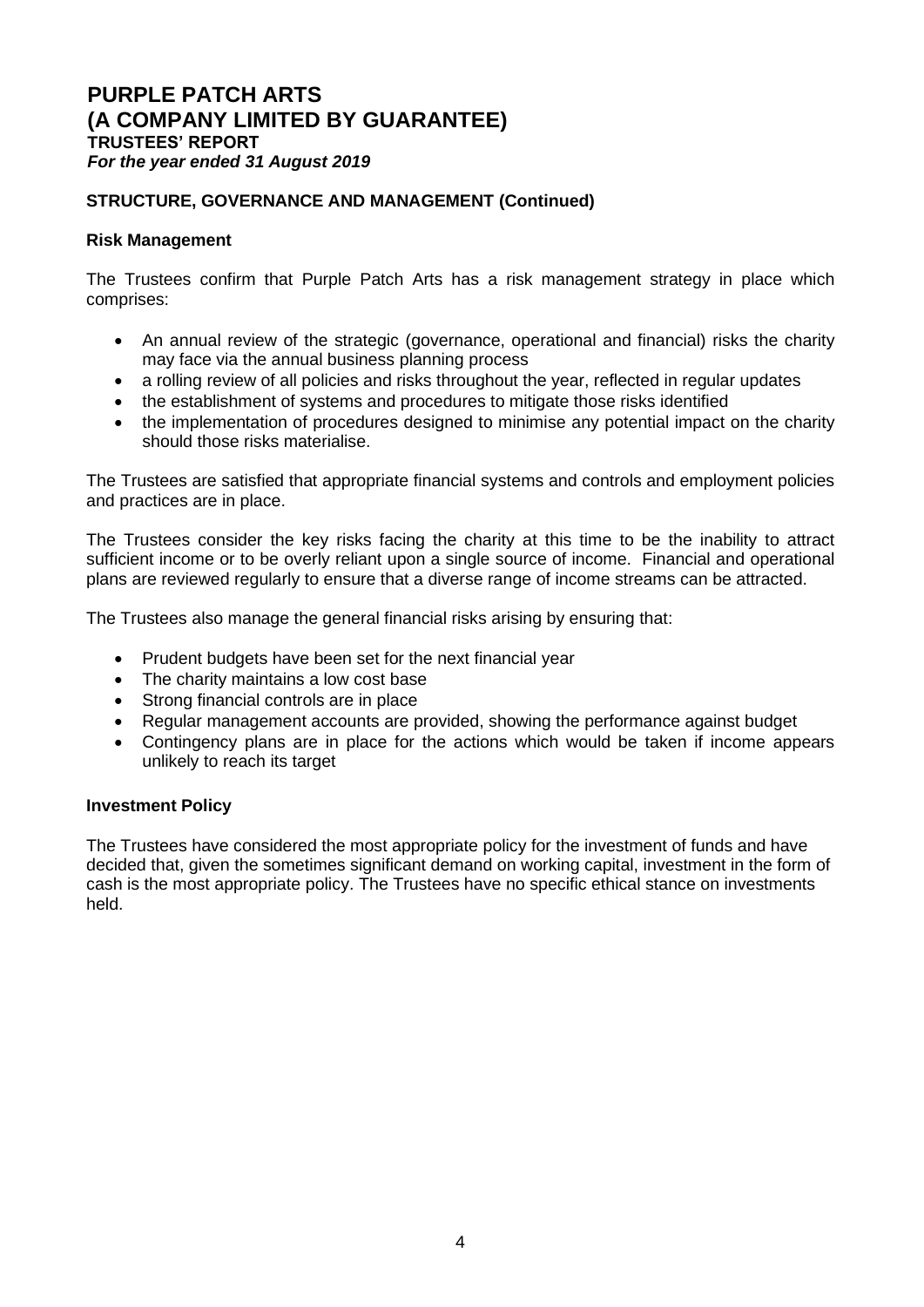## **OBJECTIVES AND ACTIVITIES**

## **Charitable Purpose**

Purple Patch Arts' charitable objects are to improve the lives and life chances of people with learning disabilities by providing innovative, inclusive, creative learning experiences for them and the professionals that support them.

The Trustees consider that through this work the charity is creating substantial public benefit through the opportunities it provides for people with teaming disabilities.

## **Aims & Objectives**

The objectives of the charity are to:

- improve the lives and life chances of people with learning disabilities, complex needs and autism across Yorkshire
- advocate for the value of inclusion and creativity
- maintain financial stability in order to achieve our vision

## **Lifelong Learning**

Our Lifelong Learning programmes take place once a week during term time in community venues across Yorkshire. We currently run 11 programmes per week, with up to 15 adults with learning disabilities attending each programme. All of our learning is delivered using 'The Purple Patch Approach' to inclusive education, which employs creative methods such as drama, dance, music and art to engage learners, increase take-up and support understanding of complex subjects, and is based on the following teaching methods:

- Group Activity All teaching is delivered using group activity. Learners are supported by staff and peers and do not work on their own; this builds social skills and provides mechanisms of support.
- Multi-Sensory Activity Teaching includes a mixture of sight, sound, taste, smell and touch to inspire learners and provide multiple points of access to learning material.
- Gamification Gamification means, quite literally, making a game of something. Facts or themes can be repeated to support memory and understanding, without the risk of boredom.
- Physical Experience An example is copying an action or tracing a drawing. It embeds key learning points cognitively through a focus on the physical experience.
- Imaginative Discovery Asking learners to make connections through a process of 'makebelieve' or imagining.

Our Lifelong Learning Programmes follow a custom-written Scheme of Work, ensuring that the structure and content of the activity is of the highest possible standard and tailored to the specific needs of our learners.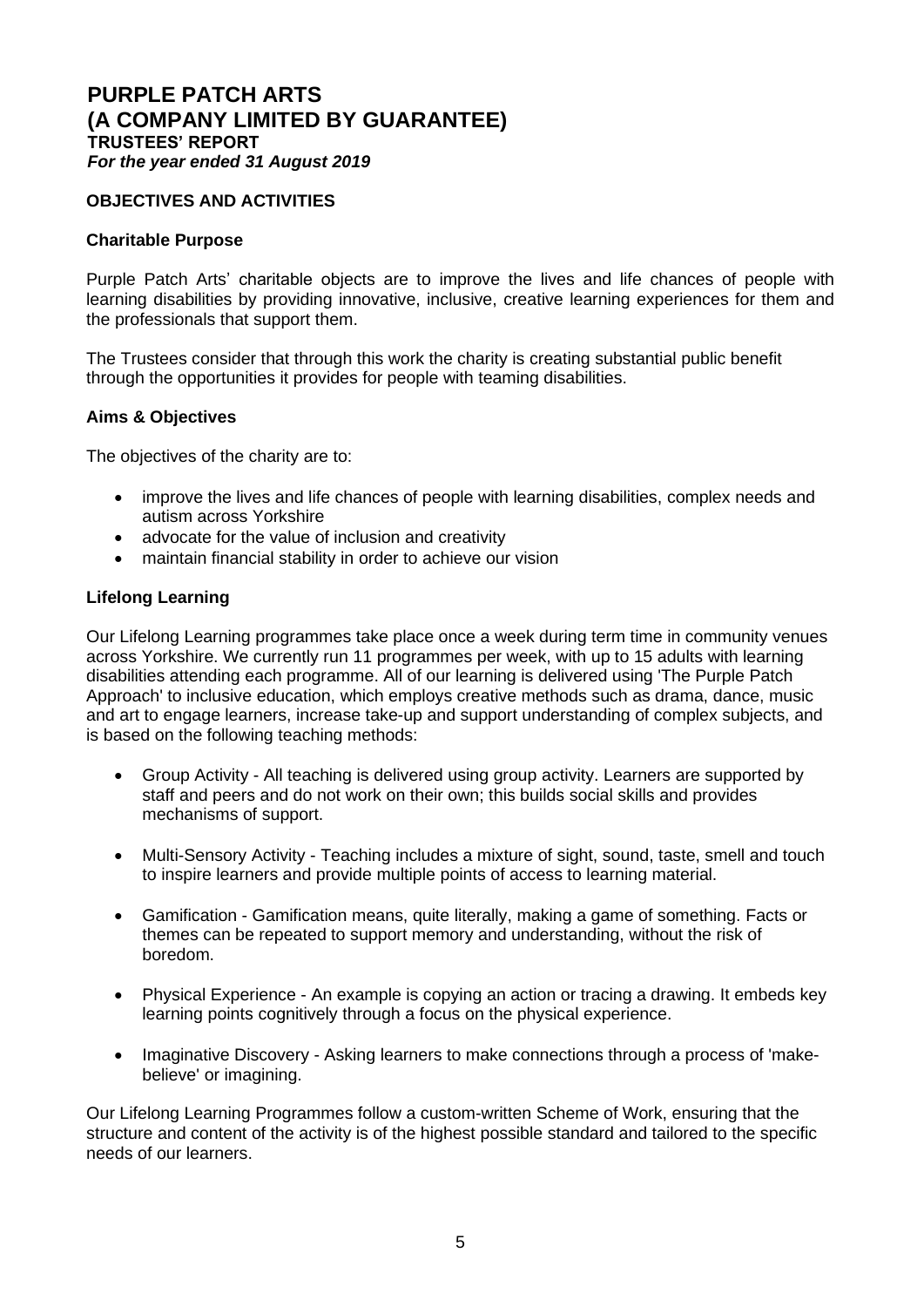## **OBJECTIVES AND ACTIVITIES (CONTINUED)**

## **Aims & Objectives (Cont.)**

## **Beamsley Residential**

Our residential programmes take place at The Beamsley Project in North Yorkshire; a fully inclusive and adapted centre. Up to 24 of our Lifelong Learning participants take part in creative activity and spend time with friends for a weekend in February and July.

## **Projects**

We regularly work with residential and day services, libraries, local authorities and other organisations to deliver creative, multi-sensory education workshops.

## **Research**

We offer creative, arts-based approaches to data gathering for research projects led by Universities and other organisations, including workshops, innovative research methods and the development of accessible interactive tools.

We have strong values that we are committed to, and which underpin all of our work. We work with:

- Humanity we recognise and respect the intrinsic value of every individual,
- Passion we share belief, excitement and determination, and
- Creativity we embrace exploration, discovery and self-expression

## **Public Benefit**

The Trustees understand and have discussed the implications of the provisions of the Charities Act 2006, which state that all charities must demonstrate that they are established for public benefit, and have had due regard to the public benefit guidance issued by the Charity Commission. The Trustees believe that the charity meets both of the key principles.

- Principle 1 There must be an identifiable benefit, or benefits
- Principle 2 Benefit must be to the public, or a section of the public

The Trustees consider that the charity is creating substantial public benefit through the educational activities it encourages amongst people with learning disabilities and their support networks.

Our Lifelong Learning Programmes alone give over 130 adults with learning disabilities the opportunity to enjoy learning, express themselves creatively, develop their confidence, independence, communication and social skills, improve their mental and physical wellbeing and challenge themselves and the preconceptions of others. We work hard to develop strong relationships between participants and staff, and are proud to support several participants who have been excluded from all other services. We also work with a number of people with longstanding mental health problems; mental wellbeing is a key part of our approach, and we embed the Five Ways to Wellbeing (five simple steps that are proven to increase mental wellbeing: connect, be active, learn, give and take notice) in all of our work in order to support it.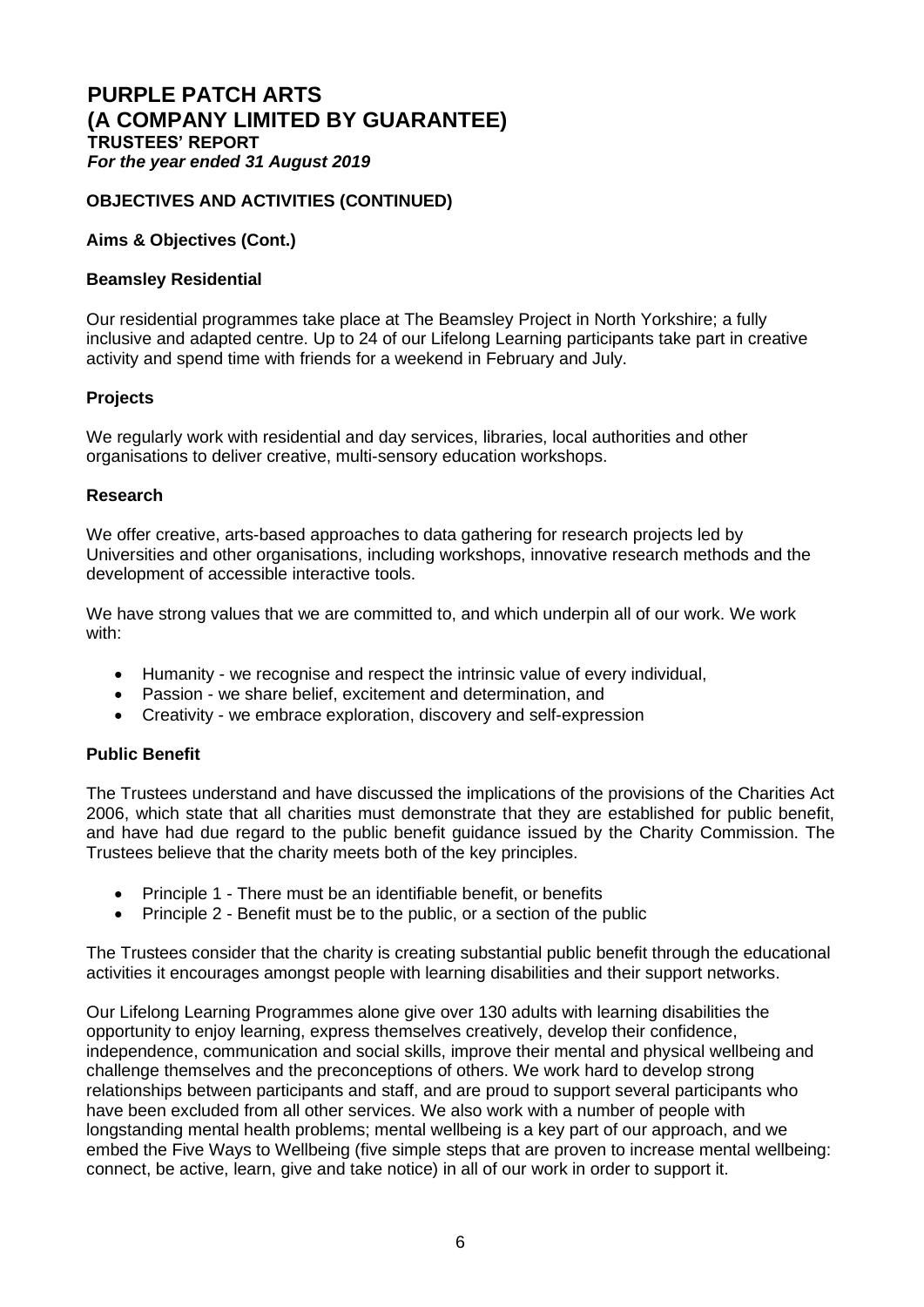## **OBJECTIVES AND ACTIVITIES (CONTINUED)**

## **Public Benefit (Cont.)**

In addition, our grant-funded projects give us the opportunity to respond to identified needs, to try out new approaches and to work with people who aren't able to attend our Lifelong Learning Programmes, and our research and training work enables us to share our expertise, upskilling staff and increasing the impact of our approach.

Purple Patch Arts' beneficiaries are therefore entirely appropriate to its aims and the public as a whole benefits from its work.

All of these benefits are clear, evidenced and relate directly to Purple Patch Arts's aims. In addition, the Trustees do not consider that any significant detriment or harm flows from Purple Patch Arts' work.

Purple Patch Arts' beneficiaries are therefore entirely appropriate to its aims and the public as a whole benefits from its work.

All of these benefits are clear, evidenced and relate directly to Purple Patch Arts' aims. In addition, the Trustees do not consider that any significant detriment or harm flows from Purple Patch Arts' work.

## **ACHIEVEMENTS AND PERFORMANCE**

#### **Summary of the main achievements of the charity during the year**

The last twelve months have been very positive for Purple Patch Arts. Following a period of significant change over the last few years, we have been able to shift our focus to the quality of our programmes, the satisfaction of our staff team, the impact of our work and the way in which we communicate with our key stakeholders. At the same time, we have continued to effectively manage our costs and develop new and innovative projects, keeping our financial risk low at a time when securing grant funding is an increasingly competitive process.

Our aims for 2018/19 were to:

## **Aim 1 - Maintain our current levels of service delivery on our Lifelong Learning Programmes.**

Throughout 2018/19 we continued to pursue our mission to offer high quality, inclusive learning opportunities to adults with learning disabilities through our Lifelong Learning Programmes. During the year, which followed the theme of 'Imagine', we delivered 2215 hours of activity to around 150 participants, 18 of whom were new to us.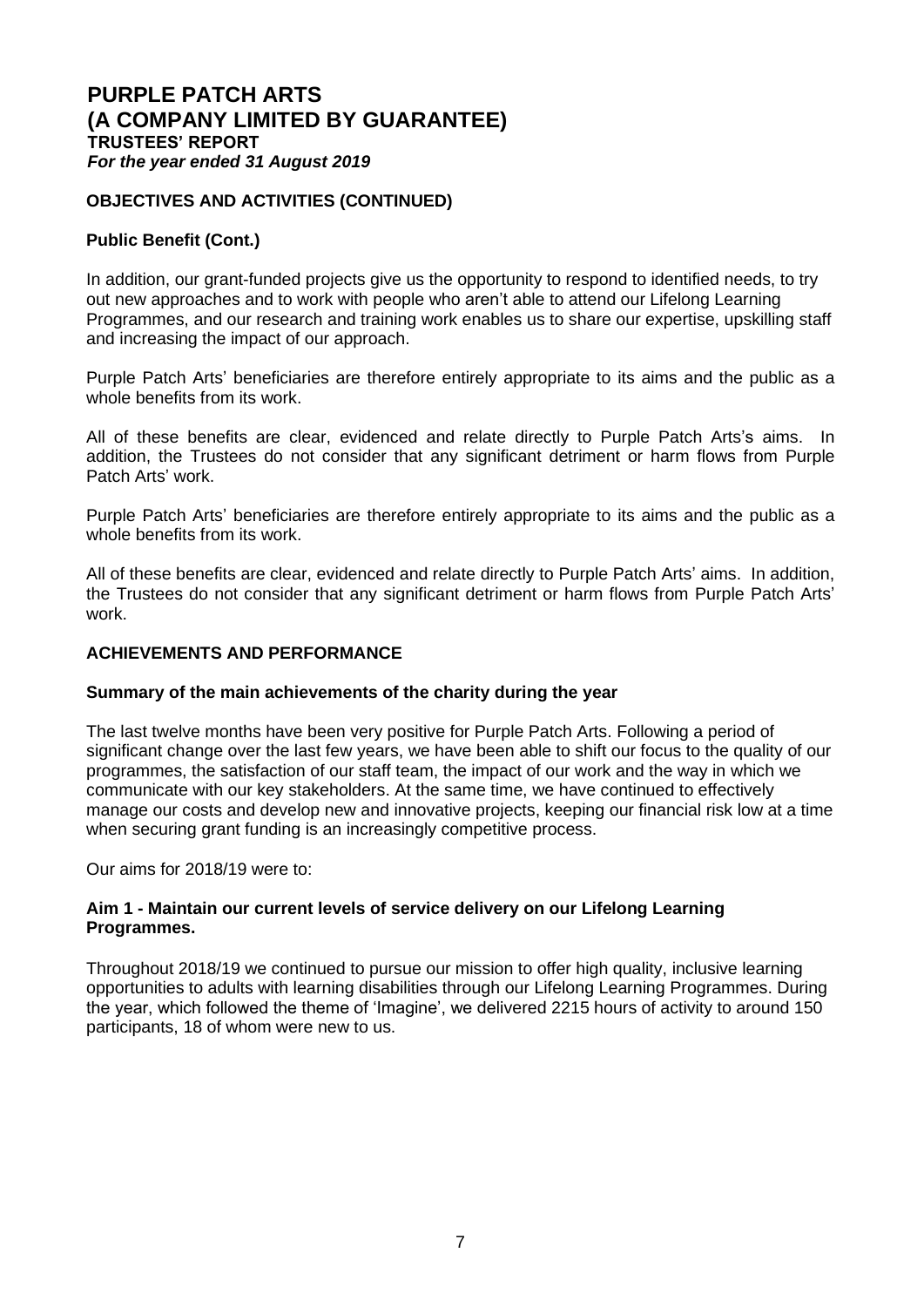## **ACHIEVEMENTS AND PERFORMANCE (CONTINUED)**

## **Summary of the main achievements of the charity during the year (Cont.)**

Feedback from our yearly 'Have Your Say' forms was consistently positive, with 100% of people saying that they would recommend Purple Patch to someone else. The year sadly saw the closure of our Selby Lifelong Learning Programme at Easter; the programme ran for 3 hours on a Friday, instead of the usual 5 hours, to accommodate other activities that participants took part in, but, with a relatively low number of participants attending, the model was no longer financially viable.

## **Aim 2 - Reduce our reliance on grants by increasing the number of participants accessing our Lifelong Learning Programmes**

While the number of participants accessing our programmes remained steady this year, the proportion of our income coming from grants reduced, in large part due to us increasing the cost of attending Lifelong Learning Programmes for the first time in five years, in response to increasing staff costs, venue hire costs and overheads.

## **Aim 3 - Develop and secure funding for new learning and creative opportunities that respond to identified need**

In addition to our core education programmes we successfully delivered a number of funded projects, meeting all of our outcomes. Our most significant projects were as follows:

## *Future Digital Inclusion*

Future Digital Inclusion is helping 1 million people to improve their lives through digital over five years. Funded by Good Things Foundation, the project saw us deliver group workshops to over 150 adults with learning disabilities and autism that included how we can use the internet, how to stay safe online and how to connect with others.

#### *The Togetherness Project*

Time to Shine (part of [Ageing Better,](https://www.tnlcommunityfund.org.uk/funding/strategic-investments/ageing-better) a programme set up by [The National Lottery Community](https://www.tnlcommunityfund.org.uk/)  [Fund](https://www.tnlcommunityfund.org.uk/) which aims to develop creative ways for older people to be actively involved in their local communities) awarded us a grant to deliver thirty weekly sessions for older people with learning disabilities in South Leeds that encouraged people to learn new skills, increase their knowledge and understanding of the world around them, and develop their social skills.

## *Tees Esk and Wear Valley Innovation Fund*

Building on our previous work through this fund we delivered our 'Feel Good' model to two additional day services in York and Selby. 'Feel Good' uses innovative approaches to health education to support primary prevention and enhance self-care, providing adults with learning disabilities with knowledge and understanding of their role in their own mental and physical health. In addition, it allows staff at services to improve skills in supporting adults with learning disabilities to maintain good health and wellbeing through self-care and increase the number of accessible health interventions delivered as part of their service. The project saw us working with 25 participants and enabled us to develop strong relationships with both day services.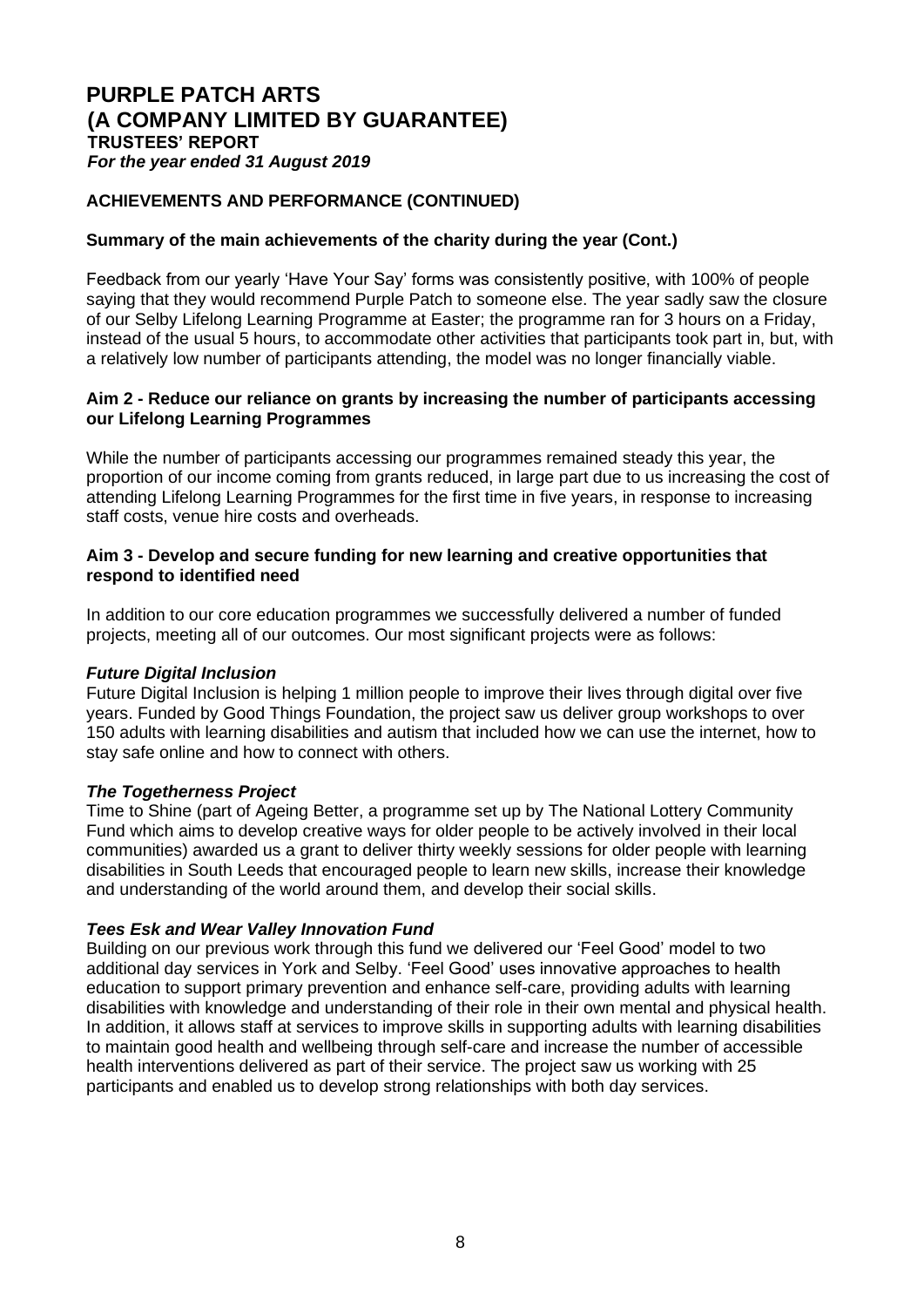## **ACHIEVEMENTS AND PERFORMANCE (CONTINUED)**

## **Summary of the main achievements of the charity during the year (Cont.)**

Smaller projects included:

- Running a consultation for young people with learning disabilities who attend Fuse Theatre workshops in North Yorkshire, including the production of a Findings Report to inform future provision
- Working with Hyde Park Source to design and build bug hotels with our Headingley Lifelong Learning Programme. The bug hotels which were then shared with a number of local organisations, increasing awareness of our work and allowing us to develop new relationships

Our projects have seen us working in partnership with a number of organisations including Universities, local authorities and charities, allowing us to share our approach, provide CPD opportunities and increase exposure to positive views of disabled people.

## **Aim 4 - Continue to develop our monitoring and evaluation methods**

We received funding from Stronger Communities, part of North Yorkshire County Council, to work with Leeds Beckett University to identify a suitable scale to monitor and evaluate the impact of our work on the wellbeing of our participants. This work will continue into 2019/20 with the development of a web app to increase the accessibility of the scale.

#### **Aim 5 - Review and redesign our website and social media presence, with a focus on sharing the impact of our work more effectively and raising awareness of our mission, vision, values and aims.**

Our new website was launched in July and includes a collection of testimonials from participants, support networks, funders and partner organisations that clearly demonstrate the impact of our work, and the high regard in which we are held. Alongside the website redesign, and in preparation for our tenth birthday in October, we have rebranded the company and developed a social media strategy that will allow us to share our work in a consistent and effective way with a wide range of stakeholders.

## **Aim 6 - Achieve the operational financial target for 2018/19**

The target for the year, which was to increase our free reserves in line with our reserves policy, was achieved.

## **Aim 7 - Increase the number and diversity of Trustees on our Board**

One new Trustee joined the board this year but was unfortunately unable to continue for personal reasons; Board recruitment will continue to be a priority moving forwards.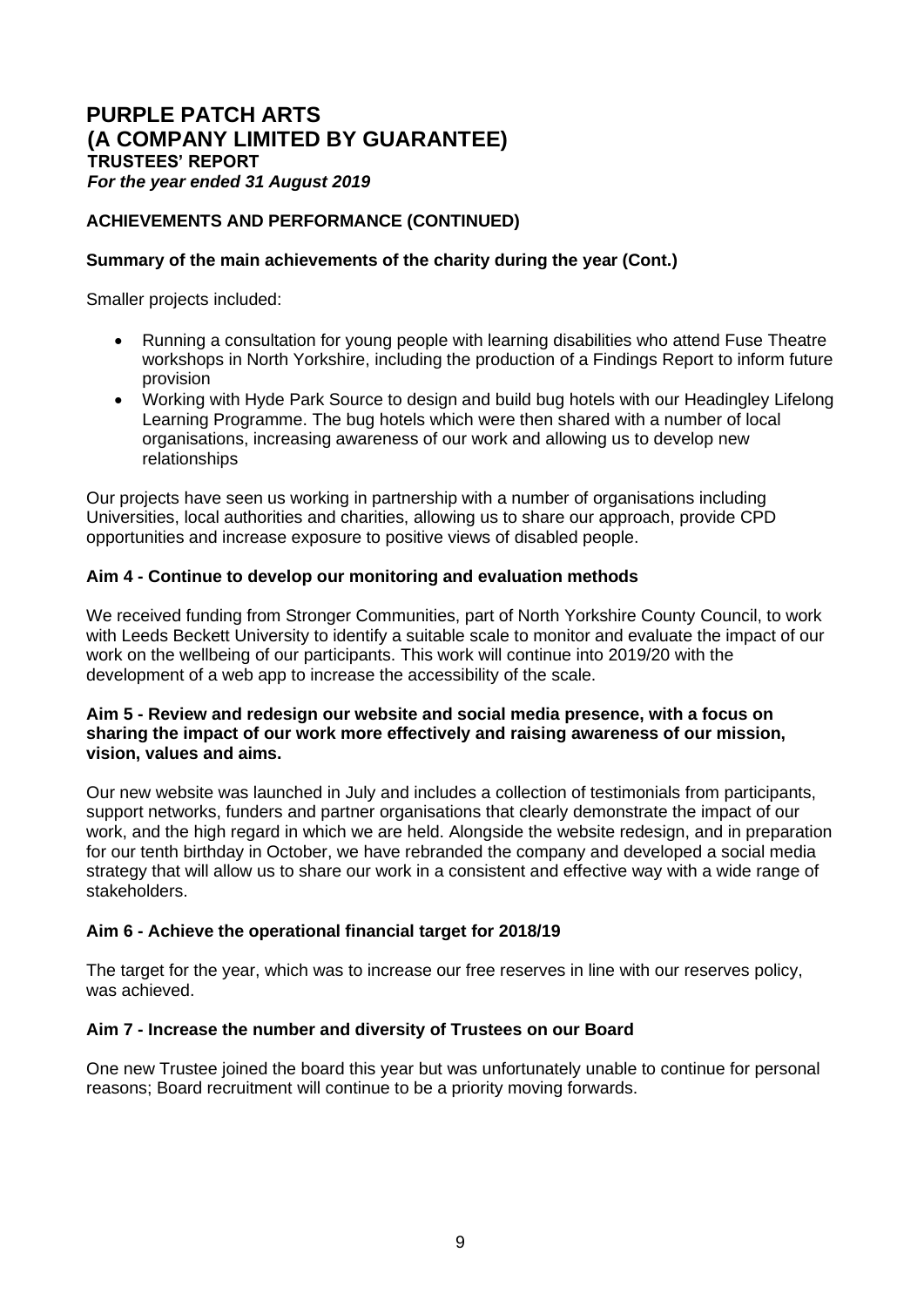## **ACHIEVEMENTS AND PERFORMANCE (CONTINUED)**

## **Financial Review**

The out-turn for the year is an unrestricted surplus of £2,443 (2018: surplus on Unrestricted Funds £8,528).

This leaves a balance on Unrestricted Funds at 31 August 2019 of £40,207 (2018: £37,764).

## **Reserves Policy**

The Trustees have reviewed the charity's needs for reserves in line with the guidance issued by the Charity Commission.

The Trustees aim to firstly hold a level of unrestricted Reserves which enables the charity to have sufficient financial resources to meet various liabilities which would crystallise if Purple Patch Arts' funding were to be withdrawn and/or it were unable to continue operating and to wind down the charity's operations in an orderly fashion over a period of three months.

At present, the Trustees estimate that the Unrestricted Reserves required for such purposes amount to approximately £70,000.

The charity's total Unrestricted Reserves at 31 August 2019 are £40,207 (2018: £37,764).

However, the charity's 'free' Unrestricted Reserves, excluding the value of Fixed Assets, are currently only £39,071 (2018: £30,316).

The optimum level of Reserves therefore currently remains aspirational though the Trustees aspire, through their budgeting processes, including the diversification of income streams and identification of cost savings, to reach the target level within three years.

This policy will be reviewed by the Trustees on an annual basis as part of the charity's budgeting processes.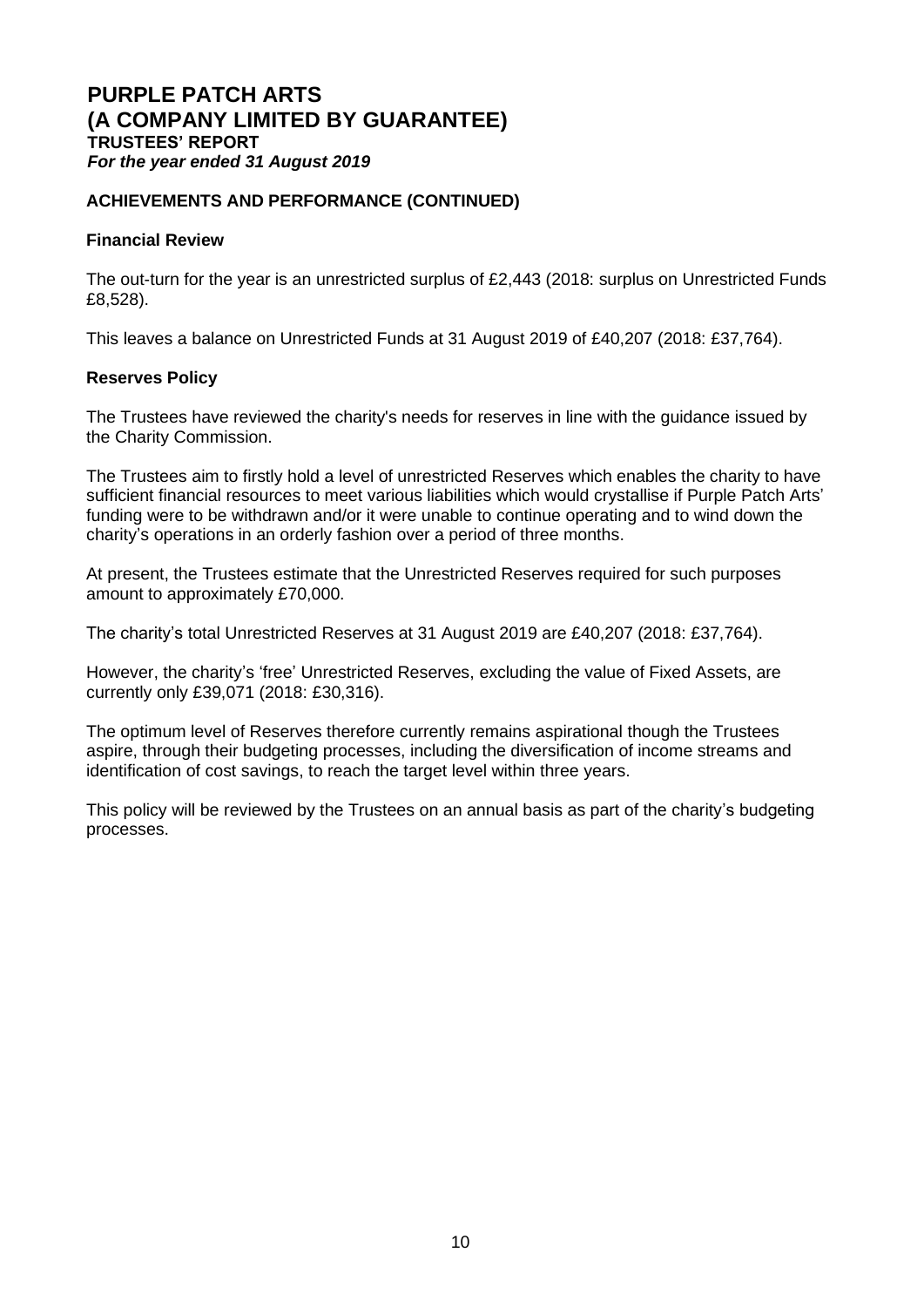## **PLANS FOR FUTURE PERIODS**

Our priority remains to deliver high quality services to people with learning disabilities and the professionals that support them, while ensuring financial sustainability through careful budget management and minimal reliance on grants.

We believe whole heartedly in our approach, and, over the next year, will focus on raising awareness of our work in order to recruit new participants, and securing funding that will allow us to reach new audiences.

We recognise the importance of effective monitoring and evaluation to measure the impact of our work and will continue to develop our methods, alongside considering the way in which we share this information with our wide range of stakeholders.

In 2019/20 our aims are to:

- Maintain our current levels of service delivery on our Lifelong Learning Programmes
- Reduce our reliance on grants by increasing the number of participants accessing our Lifelong Learning Programmes
- Develop and secure funding for new learning and creative opportunities that respond to identified need
- Continue to develop our monitoring and evaluation methods
- Achieve the operational financial target for 2019/20
- Increase the number and diversity of trustees on our board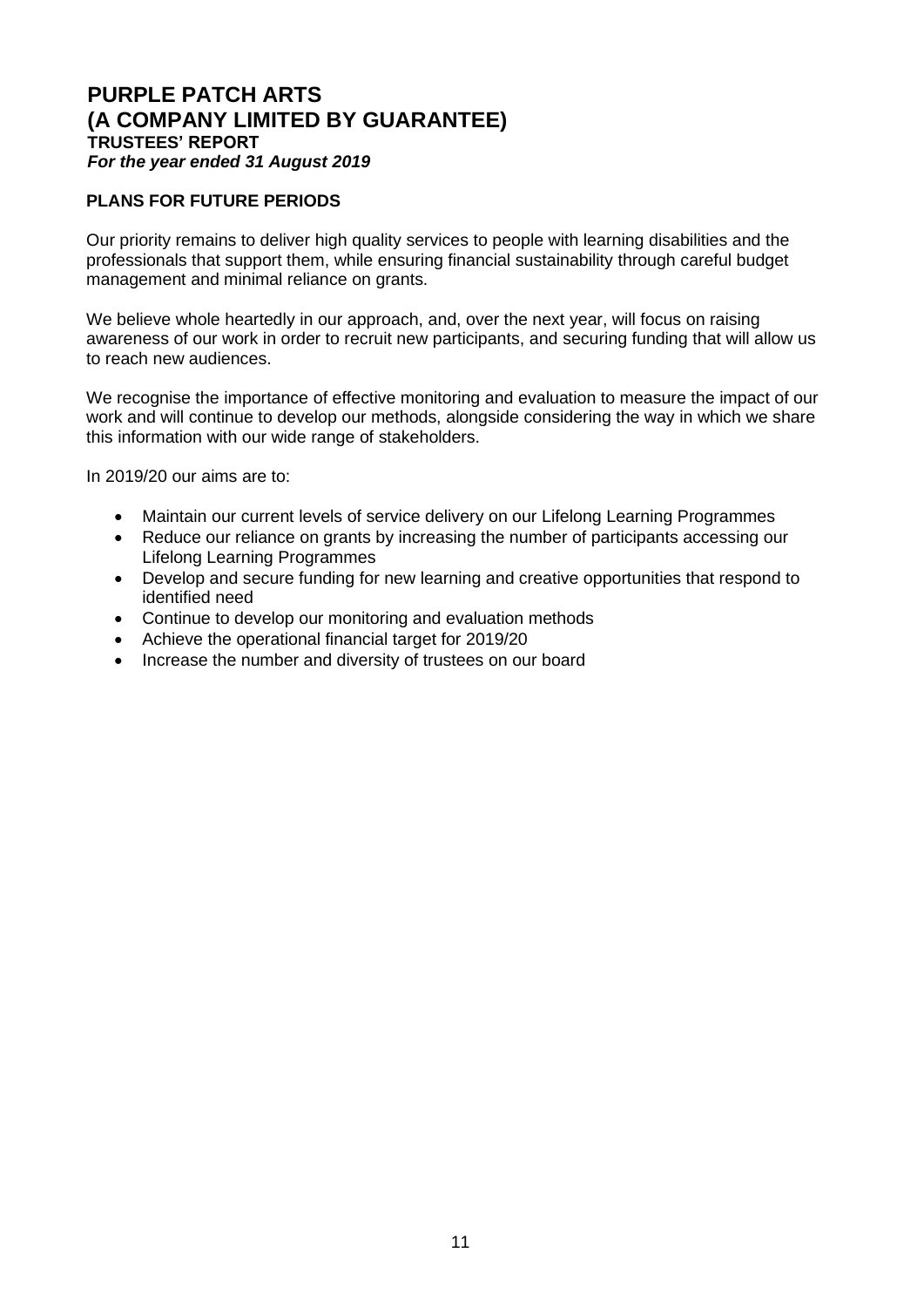## **RESPONSIBILITIES OF THE TRUSTEES**

The Trustees (who are also the Directors of Purple Patch Arts for the purposes of company law) are responsible for preparing the Trustees' Annual Report and the financial statements in accordance with applicable law and United Kingdom Accounting Standards (United Kingdom Generally Accepted Accounting Practice).

Company law requires the Trustees to prepare financial statements for each financial year which give a true and fair view of the state of affairs of the charitable company and of the incoming resources and application of resources, including the income and expenditure, of the charitable company for that period.

In preparing these financial statements, the Trustees are required to:

- select suitable accounting policies and then apply them consistently;
- observe the methods and principles in the Charities SORP;
- make judgments and estimates that are reasonable and prudent;
- state whether applicable UK Accounting Standards have been followed, subject to any material departures disclosed and explained in the financial statements;
- prepare the financial statements on the going concern basis unless it is inappropriate to presume that the charitable company will continue in operation.

The Trustees are responsible for keeping proper accounting records that disclose with reasonable accuracy at any time the financial position of the charitable company and enable them to ensure that the financial statements comply with the Companies Act 2006. The Trustees are also responsible for safeguarding the assets of the charitable company and hence for taking reasonable steps for the prevention and detection of fraud and other irregularities.

Signed on behalf of the Board

**David Leslie Allan Chairman/Trustee Company Registration Number 07047385**

14 April 2020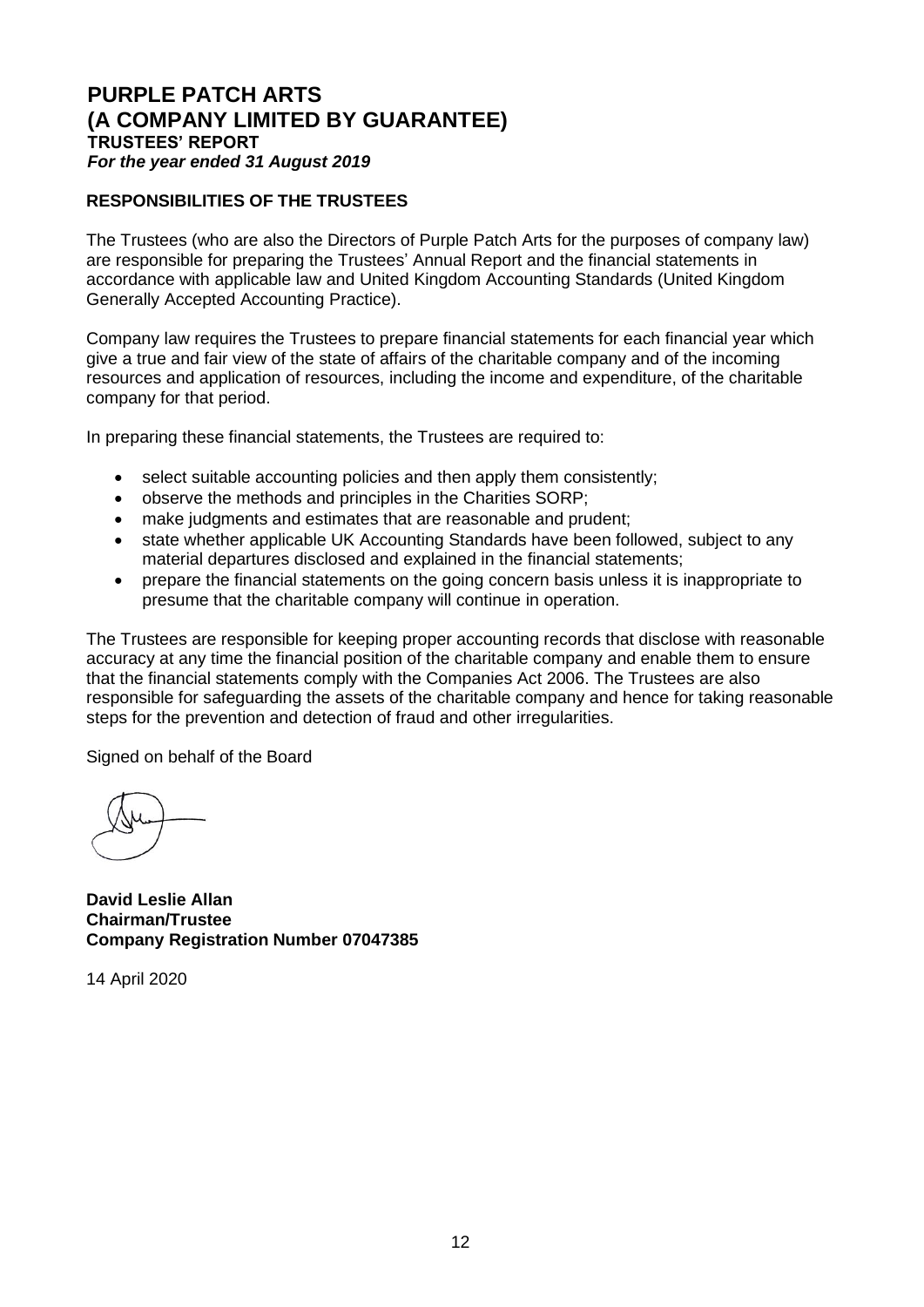# **INDEPENDENT EXAMINER'S REPORT TO THE MEMBERS ON THE UNAUDITED ACCOUNTS OF PURPLE PATCH ARTS LIMITED YEAR ENDED 31 AUGUST 2019**

I hereby report to the Trustees/Members of Purple Patch Arts (Charity Registration Number 1178031) on my examination of the accounts for the year ended 31 August 2019 set out on pages 14 to 26.

## **Responsibilities and basis of report**

As the charity's Trustees (and also its directors for the purposes of company law), you are responsible for the preparation of the accounts in accordance with the requirements of the Companies Act 2006 ('the 2006 Act').

Having satisfied myself that the accounts of the Company are not required to be audited under Part 16 of the 2006 Act and are eligible for independent examination, I report in respect of my examination of your charity's accounts as carried out under section 145 of the Charities Act 2011 ('the 2011 Act'). In carrying out my examination I have followed the Directions given by the Charity Commission under section 145(5) (b) of the 2011 Act.

## **Independent Examiner's Statement**

Since the Company's gross income exceeded £250,000, your examiner must be a member of a body listed in section 145 of the 2011 Act. I confirm that I am qualified to undertake the examination because I am a member of the Institute of Chartered Accountant in England and Wales, which is one of the listed bodies.

I have completed my examination. I confirm that no matters have come to my attention in connection with the examination giving me cause to believe:

- 1. accounting records were not kept in respect of the Company as required by section 386 of the 2006 Act; or
- 2. the accounts do not accord with those records; or
- 3. the accounts do not comply with the accounting requirements of section 396 of the 2006 Act other than any requirement that the accounts give a 'true and fair view' which is not a matter considered as part of an independent examination; or
- 4. the accounts have not been prepared in accordance with the methods or principles of the Statement of Recommended Practice for accounting and reporting by charities (applicable to charities preparing their accounts in accordance with the Financial reporting Standard applicable in the UK and Republic of Ireland (FRS102)).

I have no concerns and have come across no other matters in connection with the examination to which attention should be drawn in this report in order to enable a proper understanding of the accounts to be reached.

 $\bigcup_{k=1}^{\infty}$ 

**Pete O'Hara, FCA, Chartered Accountant Fellow of the Institute of Chartered Accountants in England & Wales**

4 Stoneyhurst Road West, Gosforth, Newcastle upon Tyne NE3 1PG

14 April 2020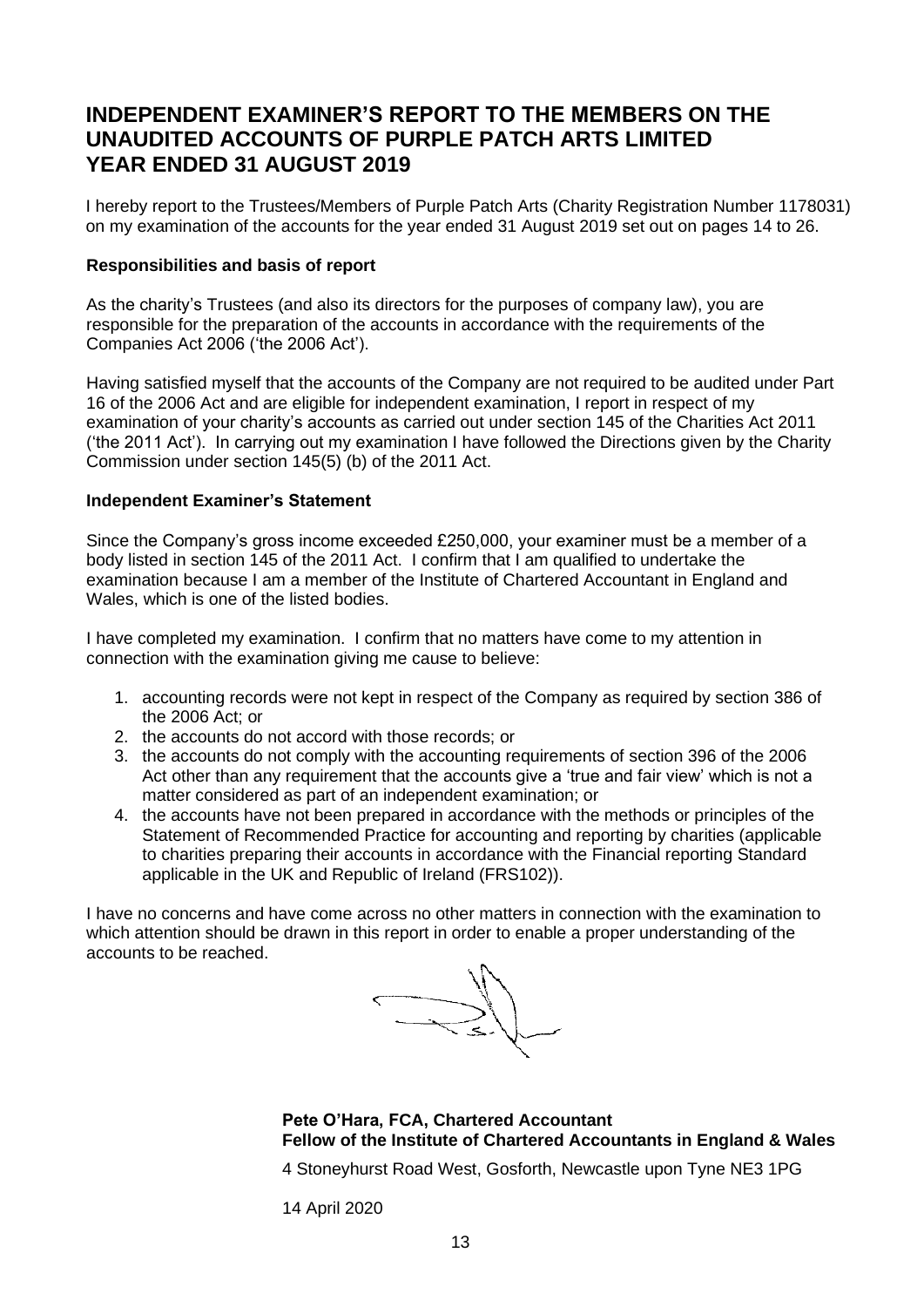# **PURPLE PATCH ARTS (A COMPANY LIMITED BY GUARANTEE) STATEMENT OF FINANCIAL ACTIVITIES** *FOR THE YEAR ENDED 31 AUGUST 2019*

|                                             | <b>Note</b> | <b>Unrestricted</b><br><b>Funds</b><br>£ | <b>Restricted</b><br><b>Funds</b><br>£ | <b>Total</b><br>2019<br>£ | <b>Total</b><br>2018<br>£ |
|---------------------------------------------|-------------|------------------------------------------|----------------------------------------|---------------------------|---------------------------|
| <b>Income</b>                               |             |                                          |                                        |                           |                           |
| Income from Donations and<br>Legacies       | 3           | 1,055                                    |                                        | 1,055                     | 1,690                     |
| Income from Charitable Activities           | 4           | 235,286                                  | 108,761                                | 344,047                   | 306,508                   |
| <b>Total Income</b>                         |             | 236,341                                  | 108,761                                | 345,102                   | 308,198                   |
| <b>Expenditure</b>                          |             |                                          |                                        |                           |                           |
| <b>Expenditure on Charitable Activities</b> | 5           | 233,898                                  | 63,626                                 | 297,524                   | 299,670                   |
| <b>Total Expenditure</b>                    |             | 233,898                                  | 63,626                                 | 297,524                   | 299,670                   |
| <b>Net Income/(Expenditure)</b>             |             | 2,443                                    | 45,135                                 | 47,578                    | 8,528                     |
| Balance brought forward                     |             | 37,764                                   |                                        | 37,764                    | 29,236                    |
| <b>Balance carried forward</b>              | 12          | £40,207                                  | £45,135                                | £85,342                   | £37,764                   |

The notes on pages 16 to 26 form part of the financial statements.

All of the activities of the company are classed as continuing.

The Statement of Financial Activities includes all gains and losses in the year and therefore a statement of total recognised gains and losses has not been prepared.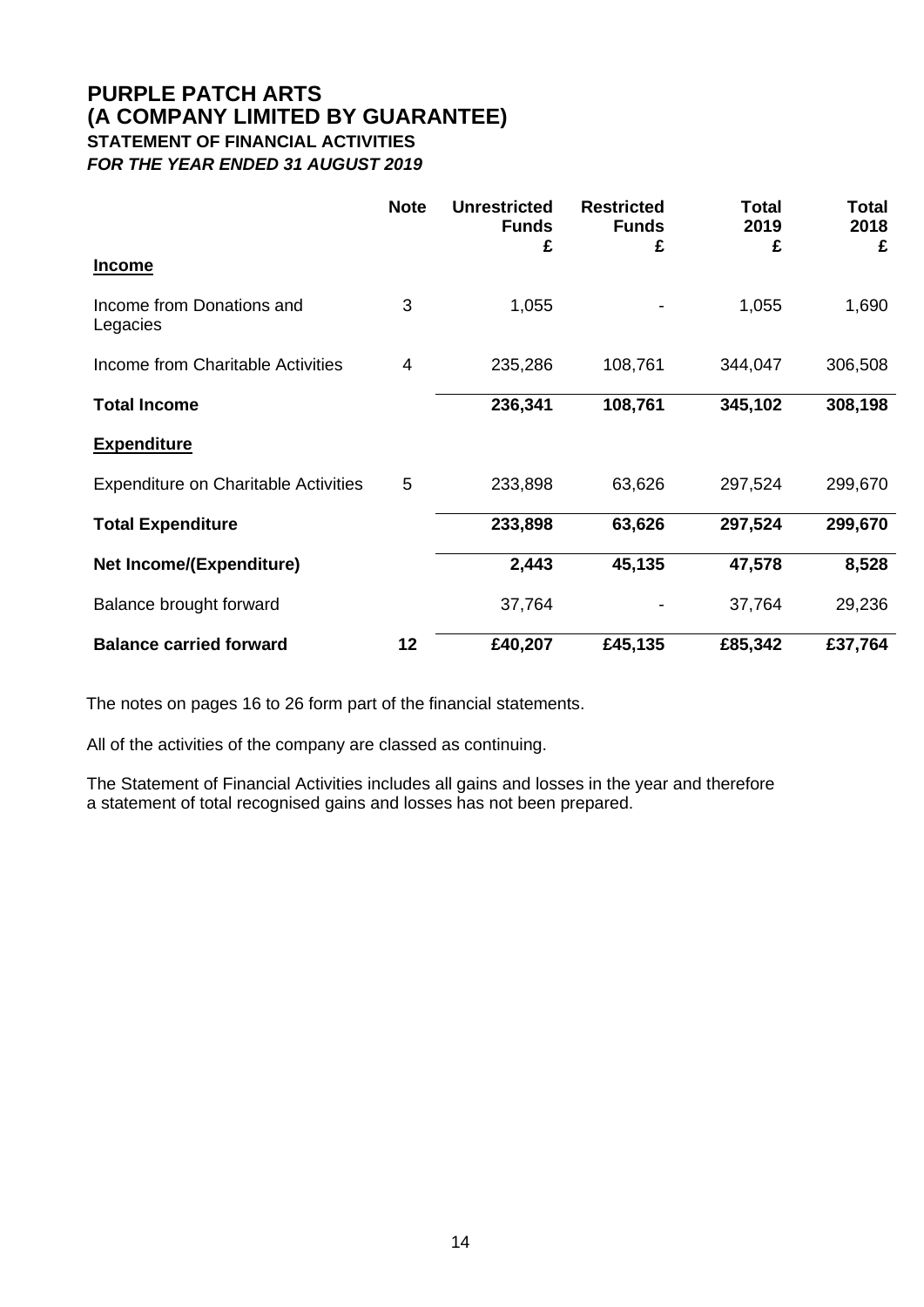# **PURPLE PATCH ARTS (A COMPANY LIMITED BY GUARANTEE) BALANCE SHEET** *AS AT 31 AUGUST 2019*

|                                                     | <b>Notes</b> | 2019<br>£ | 2018<br>£ |
|-----------------------------------------------------|--------------|-----------|-----------|
| <b>Fixed Assets</b><br><b>Tangible Fixed Assets</b> | 9            | 1,136     | 7,448     |
| <b>Current Assets</b><br>Debtors                    | 10           | 39,008    | 9,686     |
| Cash At Bank and In Hand                            |              | 47,729    | 40,174    |
|                                                     |              | 86,737    | 49,860    |
| Creditors - Amounts Falling Due Within 1 Year       | 11           | (2,531)   | (19, 544) |
| Net Current Assets/(Liabilities)                    |              | 84,206    | 30,316    |
| <b>Total Net Assets</b>                             | 12           | £85,342   | £37,764   |
| <b>Represented by:</b>                              |              |           |           |
| <b>Unrestricted Reserves</b>                        | 13           | 40,207    | 37,764    |
| <b>Restricted Reserves</b>                          | 13           | 45,135    |           |
|                                                     |              | £85,342   | £37,764   |

The notes on pages 16 to 26 form part of the financial statements.

The Trustees are satisfied that for the year ended 31 August 2019 the charity was entitled to exemption under section 477(2) of the Companies Act 2006.

The Trustees also confirm that the Members have not required the charity to obtain an audit in accordance with section 476 of the Companies Act 2006

The Trustees acknowledge their responsibilities for:

(i) ensuring that the charity keeps adequate accounting records which comply with section 386 of the Act, and

(ii) preparing financial statements which give a true and fair view of the state of affairs of the charity as at the end of the financial year and of its profit or loss for the financial year in accordance with the requirements of section 393, and which otherwise comply with the requirements of the Act relating to financial statements, so far as applicable to the charity.

**These financial statements were approved and signed by a Member of the Board of Trustees on 14 April 2020.**

**David Leslie Allan Trustee Company Registration Number 07047385**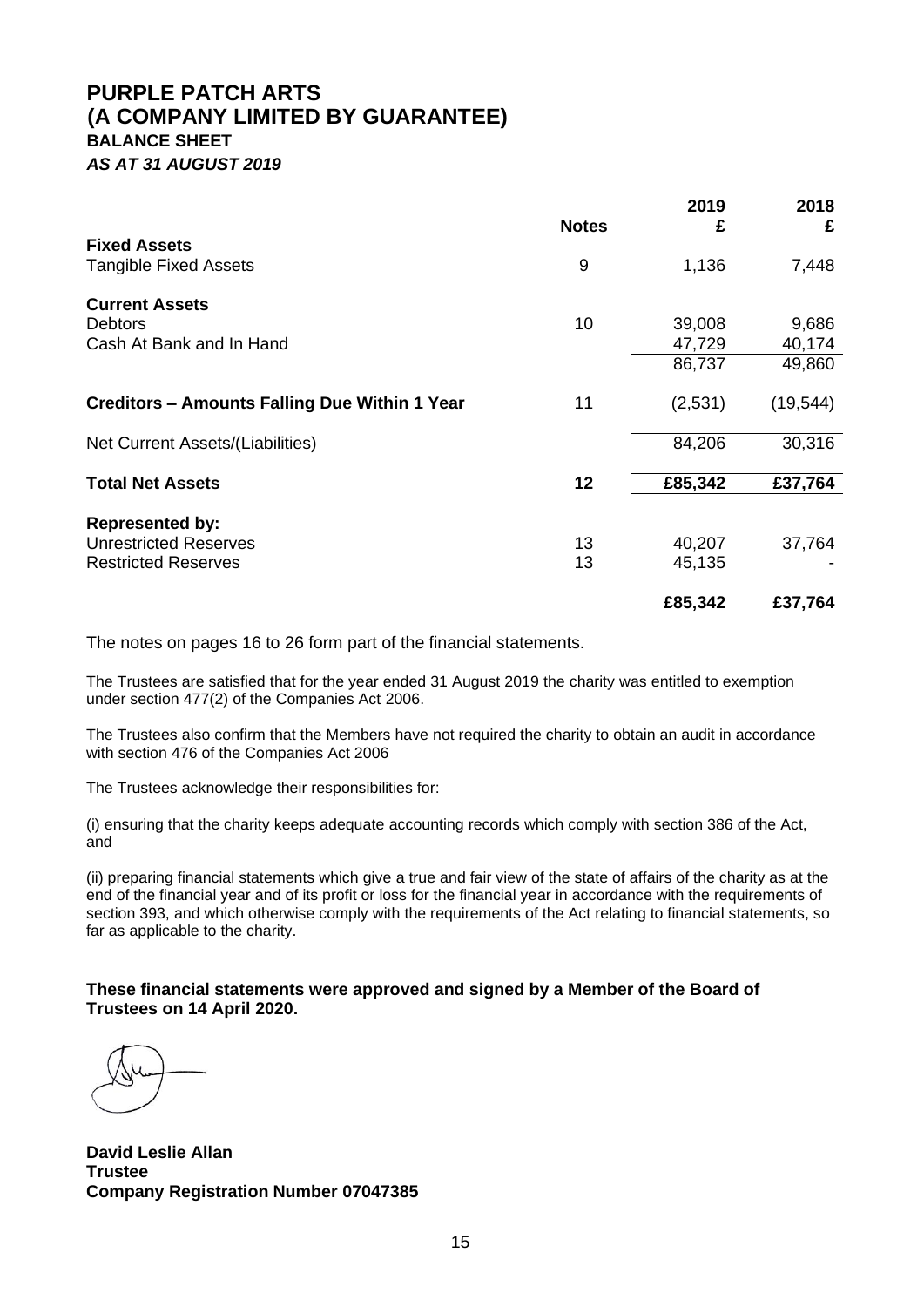#### **1. Accounting Policies**

## **Basis of Preparation**

These financial statements have been prepared in accordance with applicable United Kingdom accounting standards, including Financial Reporting Standard 102 – 'The Financial Reporting Standard applicable in the United Kingdom and Republic of Ireland' ('FRS 102'), and with the Companies Act 2006 and the Statement of Recommended Practice (Charities SORP FRS 102) "Accounting and Reporting by Charities" and the Charities Act 2011.

The financial statements have been prepared on the historical cost basis, modified to include certain financial instruments at fair value.

Advantage has been taken of the provisions in the SORP for Charities applying FRS 102 Update Bulletin 1 not to prepare a statement of cashflows.

The financial statements are prepared in sterling, which is the functional currency of the charity.

#### **Taxation Status**

Purple Patch Arts is a Charity registered under the 1960 Charities Act and is accorded exemption from liability to taxation on its income under S505 Income and Corporation Taxes Act 1988.

#### **Going Concern**

There are no material uncertainties about the charity's ability to continue.

#### **Income**

All income is included in the statement of financial activities when the charity is entitled to the income, any performance related conditions attached have been met or are fully within the control of the charity, the income is considered probable and the amount can be quantified with reasonable accuracy.

The following specific policies are applied to particular categories of income:

- Donations and legacy income is received by way of donations, legacies, grants and gifts and is included in full in the Statement of Financial Activities when receivable.
- Grants, where entitlement is not conditional on the delivery of a specific performance by the charity, are recognised when the charity becomes unconditionally entitled to the grant.
- Grants, where the income is related to performance and specific deliverables, are accounted for as the charity earns the right to consideration by its performance.
- Investment income is included when receivable.
- Income from charitable trading activity is accounted for when earned.
- Other income is accounted for when receivable.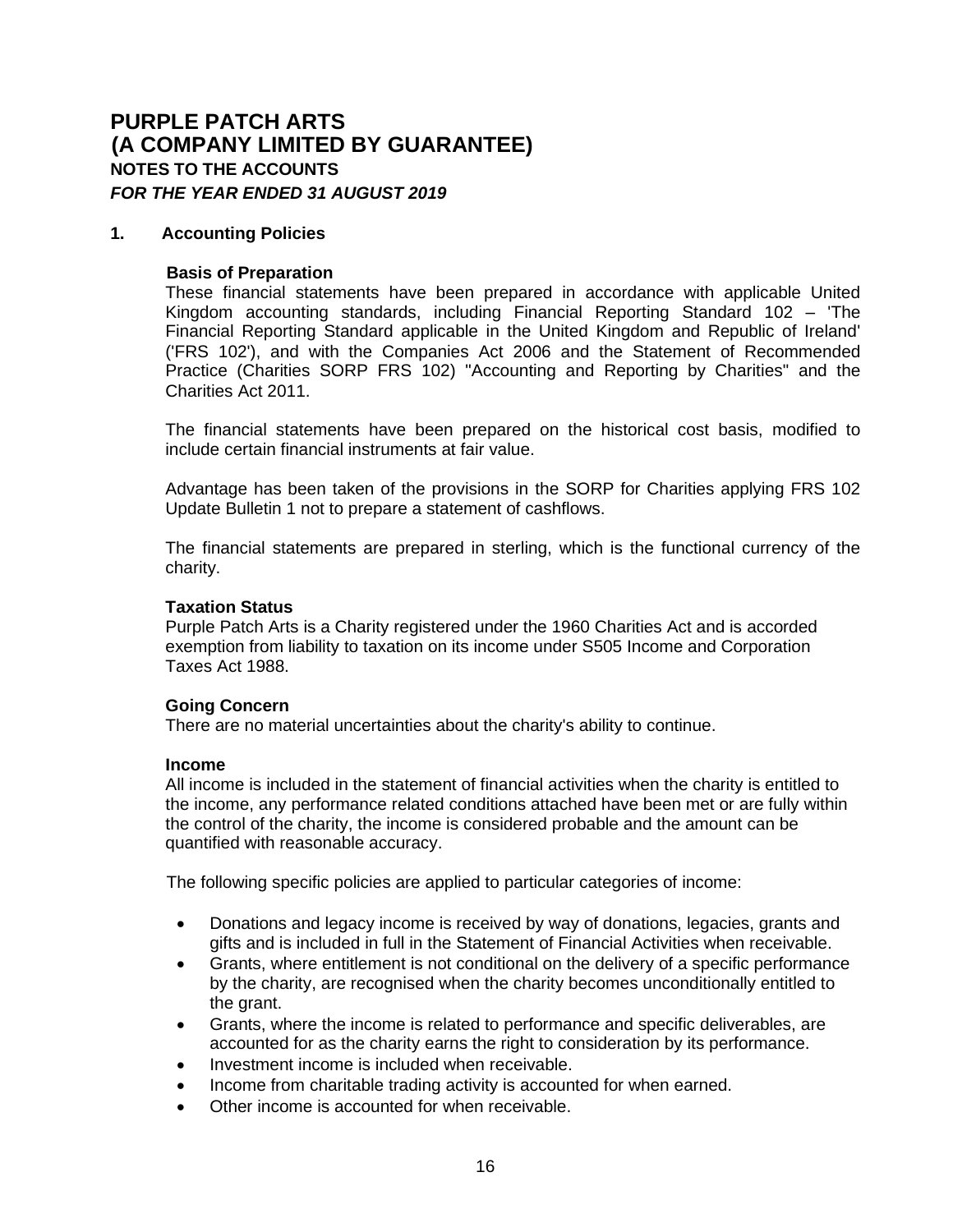## **1. Accounting Policies (Continued)**

#### **Irrecoverable VAT**

All resources expended are classified under activity headings that aggregate all costs related to the category. Irrecoverable VAT is charged against the category of resources expended for which it was incurred.

#### **Pension Scheme**

The charitable company operates a defined contribution pension scheme. Contributions payable to the charitable company's pension scheme are charged to the Statement of Financial Activities in the period to which they relate.

## **Tangible Fixed Assets and Depreciation**

Depreciation is provided on any fixed assets at rates calculated to write off the assets over their remaining useful lives as follows:

| IT and Office Equipment | - 33% per annum straight line |
|-------------------------|-------------------------------|
| Furniture & Fittings    | - 25% per annum straight line |

A full year's depreciation charge is applied in the year of acquisition and no charge is made in the year of disposal.

#### **Impairment of Fixed Assets**

A review for indicators of impairment is carried out at each reporting date, with the recoverable amount being estimated where such indicators exist. Where the carrying value exceeds the recoverable amount, the asset is impaired accordingly. Prior impairments are also reviewed for possible reversal at each reporting date.

#### **Financial Instruments**

A financial asset or a financial liability is recognised only when the charity becomes a party to the contractual provisions of the instrument. Basic financial instruments are initially recognised at the amount receivable or payable including any related transaction costs.

Current assets and current liabilities are subsequently measured at the cash or other consideration expected to be paid or received and not discounted.

Debt instruments are subsequently measured at amortised cost where there is a material adjustment.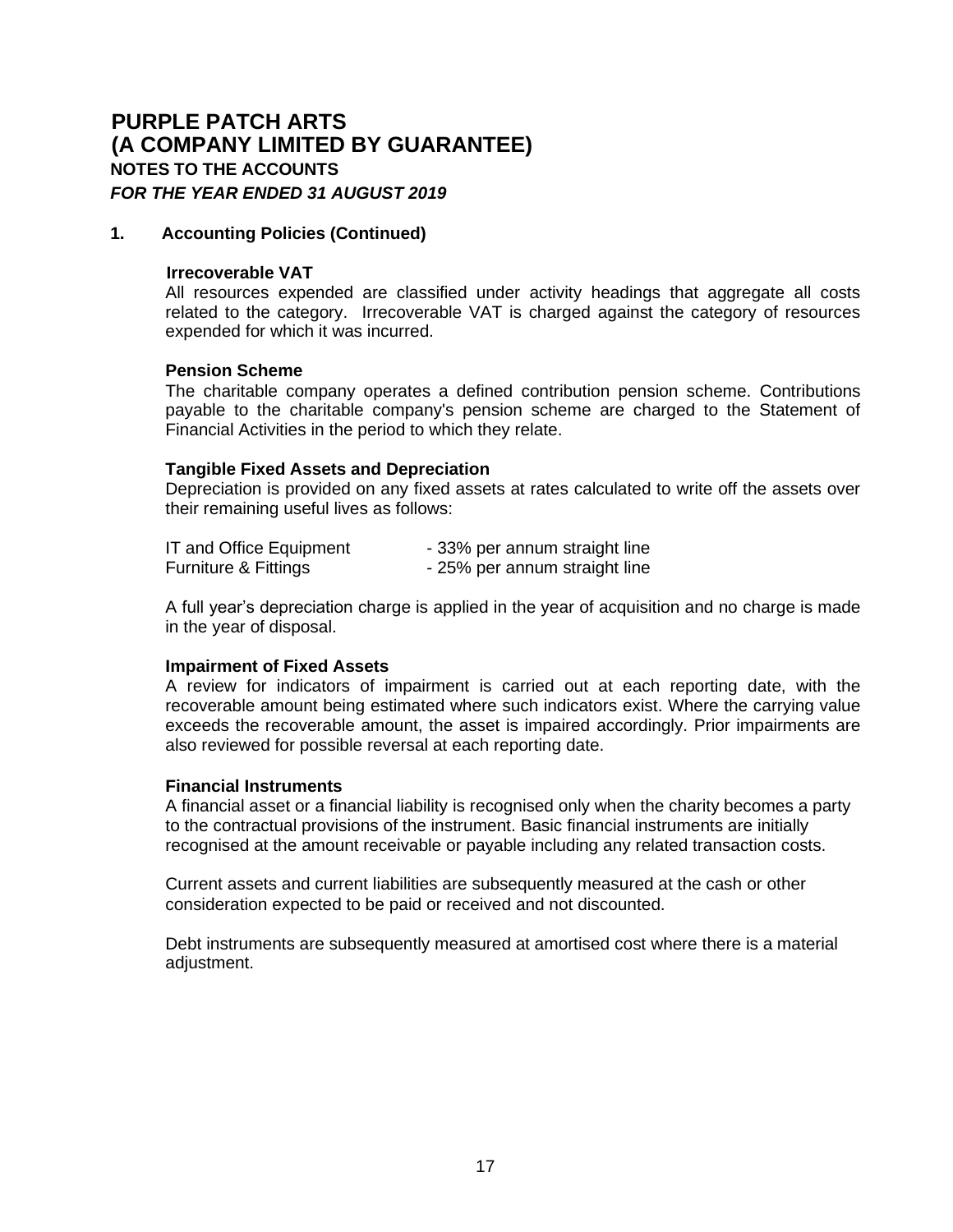## **1. Accounting Policies (Continued)**

#### **Fund Accounting**

Unrestricted funds are available for use at the discretion of the trustees in furtherance of the purposes of the charity.

Designated funds are unrestricted funds earmarked by the trustees for specific purposes.

Restricted funds are subjected to restrictions on their expenditure imposed by the donor.

## **2. Legal Status**

The charity is a company limited by guarantee and has no share capital. The liability of each member in the event of winding up is limited to £1. The company law members of the charity are the members of its Board of Trustees.

## **3. Income from Donations and Legacies**

|                      | Unrestricted Restricted<br><b>Funds</b> | <b>Funds</b> | 2019   | 2018   |
|----------------------|-----------------------------------------|--------------|--------|--------|
|                      |                                         |              |        |        |
| Donations & Gift Aid | 1,055                                   | ۰            | 1,055  | 1,690  |
|                      | £1,055                                  | £-           | £1,055 | £1,690 |

The 2018 total of £1,690 was wholly attributable to Unrestricted Funds.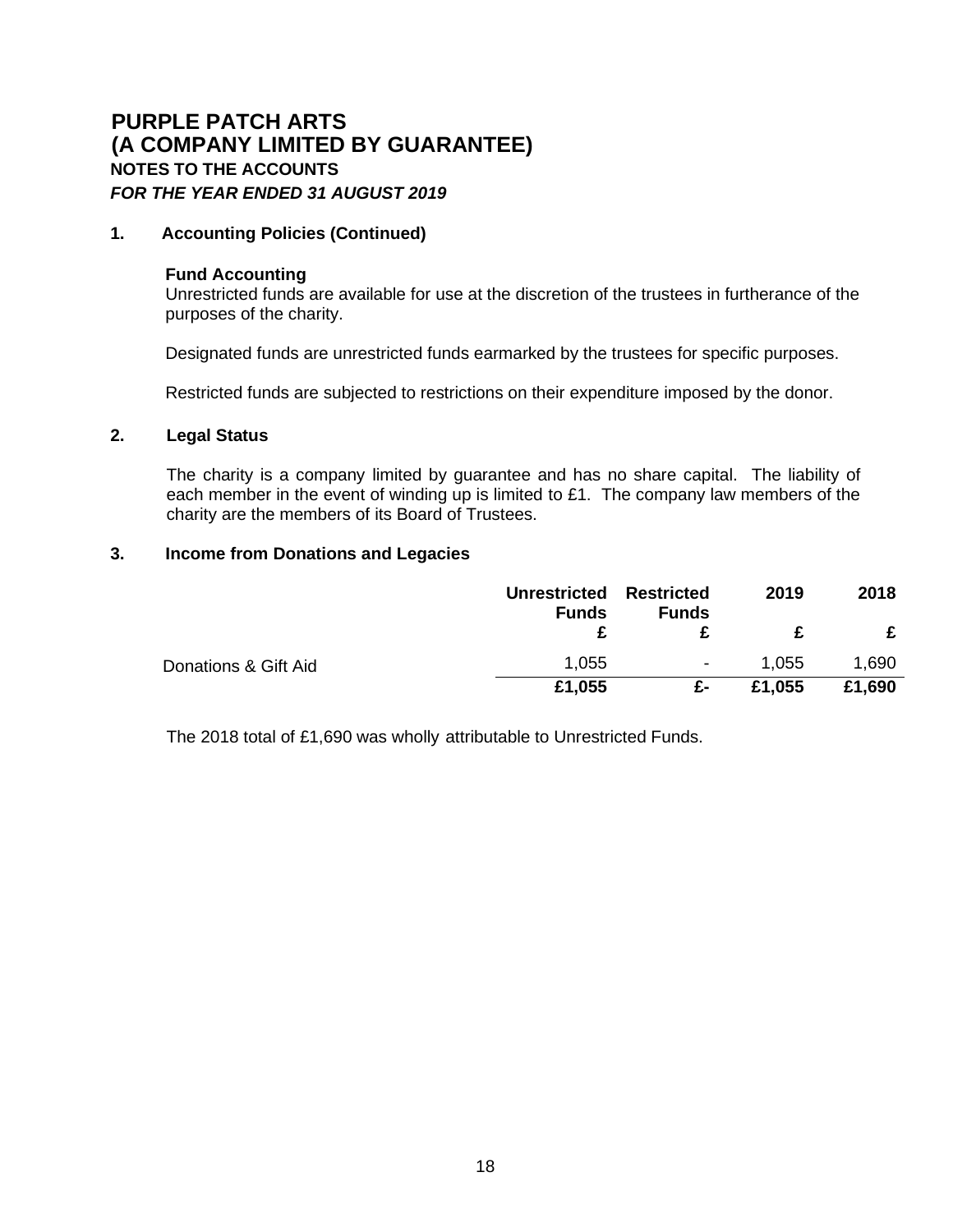## **4. Income from Charitable Activities**

|                                          | <b>Unrestricted</b><br><b>Funds</b> | <b>Restricted</b><br><b>Funds</b> | 2019     | 2018     |
|------------------------------------------|-------------------------------------|-----------------------------------|----------|----------|
|                                          | £                                   | £                                 | £        | £        |
| <b>Grant Income</b>                      |                                     |                                   |          |          |
| <b>Around the Toilet</b>                 |                                     |                                   |          | 2,400    |
| Aspire                                   | 36,000                              |                                   | 36,000   | 36,000   |
| <b>Beyond Festival</b>                   |                                     |                                   |          | 1,000    |
| <b>Bradford Council</b>                  |                                     | 19,850                            | 19,850   |          |
| <b>Bradford Cultural Investment Fund</b> |                                     |                                   |          | 3,750    |
| <b>Bradford Libraries</b>                |                                     |                                   |          | 24,000   |
| <b>Building Better Opportunities</b>     |                                     |                                   |          | 5,014    |
| Calderdale CCG                           |                                     |                                   |          | 5,588    |
| <b>Creative Minds</b>                    |                                     |                                   |          | 3,346    |
| <b>ESF - Libraries</b>                   |                                     |                                   |          | 6,000    |
| ESF - My Purple Patch                    |                                     |                                   |          | 15,000   |
| Eureka                                   |                                     |                                   |          | 2,600    |
| <b>Give Love Leeds</b>                   |                                     |                                   |          | 1,145    |
| <b>Good Things Foundation</b>            |                                     | 20,750                            | 20,750   |          |
| <b>Kirklees Libraries</b>                |                                     |                                   |          | 3,000    |
| <b>Leeds City Council</b>                |                                     |                                   |          | 3,000    |
| <b>Leeds Community Foundation</b>        |                                     | 10,000                            | 10,000   |          |
| <b>Local Sustainability Fund</b>         |                                     |                                   |          | 500      |
| National Lottery Community Fund          |                                     | 9,750                             | 9,750    |          |
| North Yorkshire County Council           |                                     | 10,000                            | 10,000   |          |
| Selby Town Council                       |                                     | 855                               | 855      |          |
| <b>Sheffield University</b>              |                                     | 13,880                            | 13,880   | 2,684    |
| <b>Sir George Martin Trust</b>           |                                     | 1,000                             | 1,000    |          |
| St Chad's                                |                                     | 1,426                             | 1,426    | 970      |
| Tees, Esk & Wear Valleys Innovation      |                                     | 13,500                            | 13,500   | 4,437    |
| <b>Tesco</b>                             |                                     | 4,000                             | 4,000    |          |
| <b>Time to Shine</b>                     |                                     |                                   |          | 1,970    |
| <b>Your Consortium</b>                   |                                     | 3,750                             | 3,750    |          |
|                                          | 36,000                              | 108,761                           | 144,761  | 122,404  |
| <b>Other Income</b>                      |                                     |                                   |          |          |
| Programmes Income                        | 197,420                             |                                   | 197,420  | 184,104  |
| Schools & Training Income                | 1,866                               |                                   | 1,866    |          |
|                                          | 199,286                             |                                   | 199,286  | 184,104  |
|                                          | £235,286                            | £108,761                          | £344,047 | £306,508 |

The 2018 total of £306,508 was wholly attributable to Unrestricted Funds.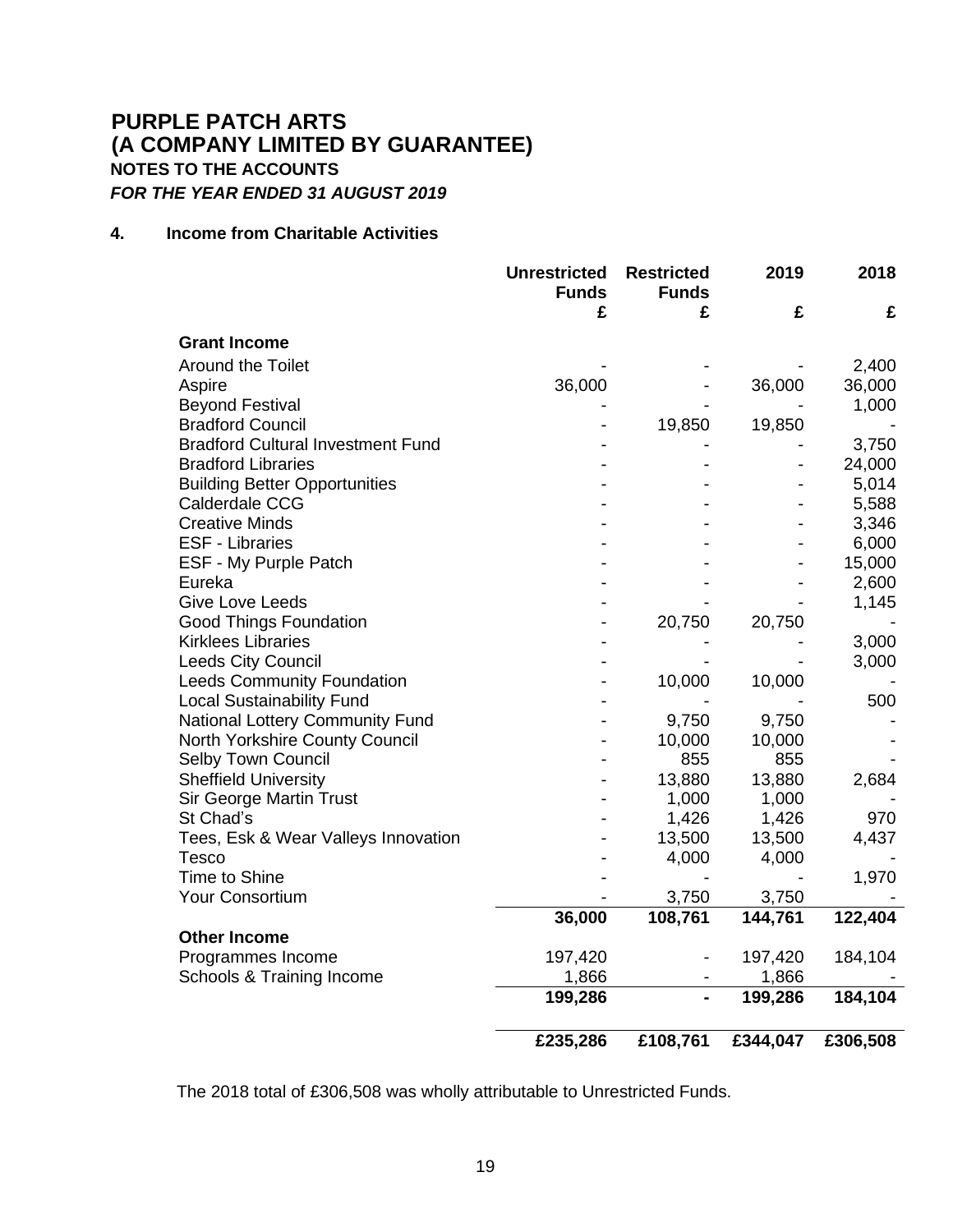## **5. Expenditure on Charitable Activities**

|                                  | <b>Unrestricted</b><br><b>Funds</b><br>£ | <b>Restricted</b><br><b>Funds</b><br>£ | <b>Total</b><br>2019<br>£ | <b>Total</b><br>2018<br>£ |
|----------------------------------|------------------------------------------|----------------------------------------|---------------------------|---------------------------|
| <b>Project Costs</b>             |                                          |                                        |                           |                           |
| Salaries and On Costs            | 144,006                                  | 57,191                                 | 201,197                   | 201,362                   |
| Programme Expenses               | 8,631                                    |                                        | 8,631                     | 9,479                     |
| <b>Freelance Project Staff</b>   | 272                                      |                                        | 272                       | 3,245                     |
| Venue Hire                       | 44,758                                   |                                        | 44,758                    | 44,685                    |
| <b>Project Expenses</b>          |                                          | 6,435                                  | 6,435                     | 4,456                     |
|                                  | 197,667                                  | 63,626                                 | 261,293                   | 263,227                   |
| <b>Support Costs</b>             |                                          |                                        |                           |                           |
| Rent & Rates                     | 13,542                                   |                                        | 13,542                    | 12,873                    |
| Insurance                        | 2,117                                    |                                        | 2,117                     | 1,806                     |
| <b>Bad Debts</b>                 | 340                                      |                                        | 340                       |                           |
| Loss on Disposal of Fixed Assets | 225                                      |                                        | 225                       |                           |
| Depreciation                     | 7,084                                    |                                        | 7,084                     | 7,659                     |
| Repairs & Maintenance            | 205                                      |                                        | 205                       | 2,622                     |
| Telephone & ICT                  | 3,983                                    |                                        | 3,983                     | 2,652                     |
| <b>Training Costs</b>            | 190                                      |                                        | 190                       |                           |
| Print, Postage & Stationery      | 1,491                                    |                                        | 1,491                     | 3,399                     |
|                                  | 29,177                                   | $\blacksquare$                         | 29,177                    | 31,011                    |
| <b>Governance Costs</b>          |                                          |                                        |                           |                           |
| Legal and Professional           | 13                                       |                                        | 13                        | 413                       |
| HR & Payroll Fees                | 5,286                                    |                                        | 5,286                     | 3,159                     |
| Accountancy                      | 1,755                                    |                                        | 1,755                     | 1,860                     |
|                                  | 7,054                                    | Ξ.                                     | 7,054                     | 5,432                     |
|                                  | £233,898                                 | £63,626                                | £297,524                  | £299,670                  |

The 2018 total of £299,670 was wholly attributable to Unrestricted Funds.

# **6. Net Income/(Expenditure)**

| Net income/(expenditure) is stated after charging/(crediting): | 2019   | 2018   |
|----------------------------------------------------------------|--------|--------|
| Independent Examiner's Fees - current year                     | 1,200  | 960    |
| Depreciation - Owned Fixed Assets                              | 7,084  | 7,659  |
| Operating Leases - Land and Buildings                          | 13,680 | 13,680 |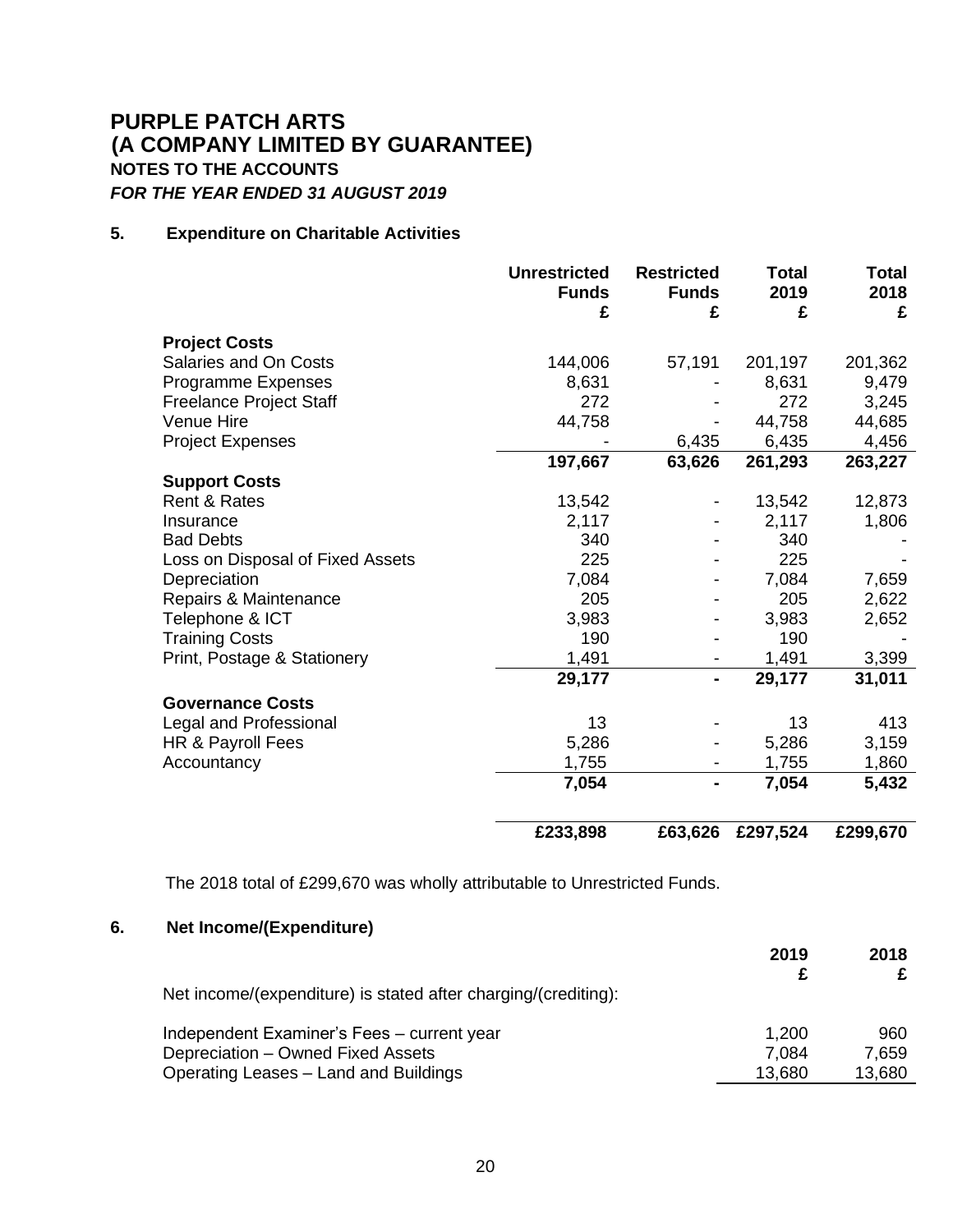## **7. Staff Costs and Trustees' Remuneration**

|                                         | 2019     | 2018     |
|-----------------------------------------|----------|----------|
|                                         |          |          |
| <b>Gross Salary Costs</b>               | 189,359  | 195,098  |
| Other Staff Costs - Staff Training      |          | 4,903    |
| <b>Employer's National Insurance</b>    | 9,682    |          |
| <b>Employer's Pension Contributions</b> | 2.156    | 1,361    |
|                                         | £201,197 | £201,362 |

No employee received remuneration of more than £60,000 during the year (2018 - Nil).

The total number of staff employed during the year was as follows:

|                     | 2019 | 2018 |
|---------------------|------|------|
|                     | No.  | No.  |
| Learning Programmes | ົ    | 18   |
|                     | ົດ   | 18   |

**2019**

**2018**

The number of the above staff expressed as full-time equivalents was 8 (2018: 8)

The Trustees consider 'Key Management Personnel' to comprise the Trustees, the Chief Executive Officer and the Programmes Manager. The total employee costs of key management personnel amounted to £58,572.

No remuneration has been paid to any Trustees/Directors in the year (2018: £Nil).

No reimbursement has been made of any Travel and Subsistence expenses to Trustees in respect of their attendance at meetings of the charity (2018: £Nil).

The charity operates a defined contribution scheme. The assets of the scheme are held separately from those of the company in a separately administered fund. Purple Patch Arts makes an employer's contribution of 3% of pensionable pay, provided that the employee makes a minimum contribution of 5%.

These amounts are paid over to the Fund on a monthly basis. Amounts due to the fund at 31 August 2019 were £Nil (2018: £Nil).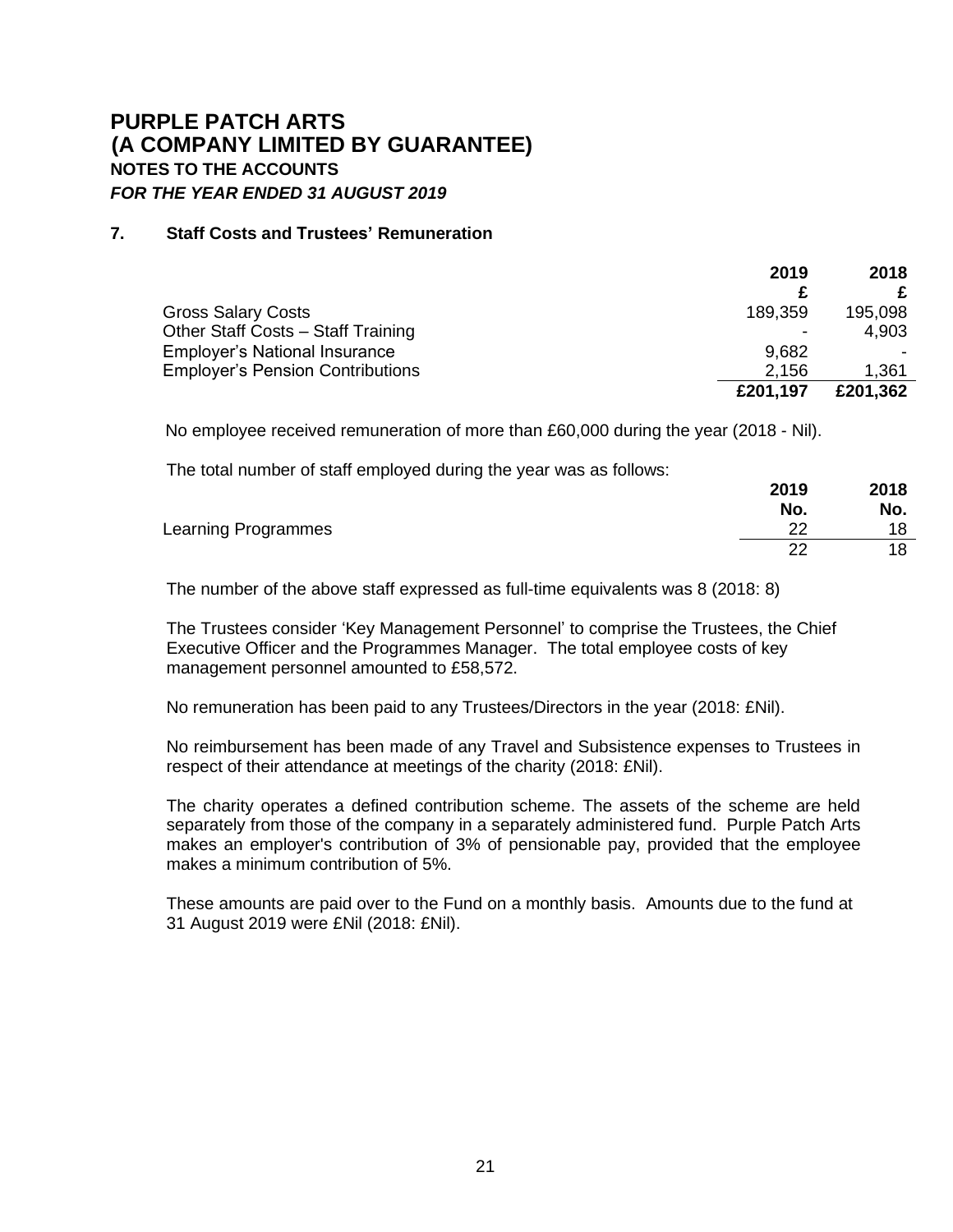## **8. Tangible Fixed Assets**

**9. Debtors**

|     |                                                      | <b>Furniture &amp;</b><br><b>Fittings</b> | IT<br><b>Equipment</b> | <b>Total</b> |
|-----|------------------------------------------------------|-------------------------------------------|------------------------|--------------|
|     |                                                      | £                                         | £                      | £            |
|     | Cost                                                 |                                           |                        |              |
|     | At 1 September 2018                                  | 668                                       | 23,986                 | 24,654       |
|     | Additions in year                                    |                                           | 997                    | 997          |
|     | Disposals in year                                    | (668)                                     | (165)                  | (833)        |
|     | At 31 August 2019                                    |                                           | 24,818                 | 24,818       |
|     | <b>Accumulated Depreciation</b>                      |                                           |                        |              |
|     | At 1 September 2018                                  | 443                                       | 16,763                 | 17,206       |
|     | Charge for year                                      |                                           | 7,084                  | 7,084        |
|     | Disposals in year                                    | (443)                                     | (165)                  | (608)        |
|     | At 31 August 2019                                    |                                           | 23,682                 | 23,682       |
|     | <b>Net Book Value</b>                                |                                           |                        |              |
|     | At 31 August 2019                                    | £-                                        | £1,136                 | £1,136       |
|     |                                                      |                                           |                        |              |
|     | At 1 September 2018                                  | £225                                      | £7,223                 | £7,448       |
| 9.  | <b>Debtors</b>                                       |                                           |                        |              |
|     |                                                      |                                           | 2019                   | 2018         |
|     |                                                      |                                           | £                      | £            |
|     | <b>Trade Debtors</b>                                 |                                           | 2,126                  | 5,640        |
|     | Prepayments                                          |                                           | 4,986                  | 4,046        |
|     | Accrued Income                                       |                                           | 31,896                 |              |
|     |                                                      |                                           | £39,008                | £9,686       |
| 10. | <b>Creditors - Amounts Falling Due Within 1 Year</b> |                                           |                        |              |
|     |                                                      |                                           | 2019                   | 2018         |
|     |                                                      |                                           | £                      | £            |
|     | <b>Other Taxes and Social Security</b>               |                                           |                        | 1,500        |
|     | <b>Trade Creditors</b>                               |                                           | 139                    | 498          |
|     | <b>Other Creditors</b>                               |                                           | 216                    |              |
|     | Deferred Income                                      |                                           |                        | 15,326       |
|     | Accruals                                             |                                           | 2,176                  | 2,220        |
|     |                                                      |                                           | £2,531                 | £19,544      |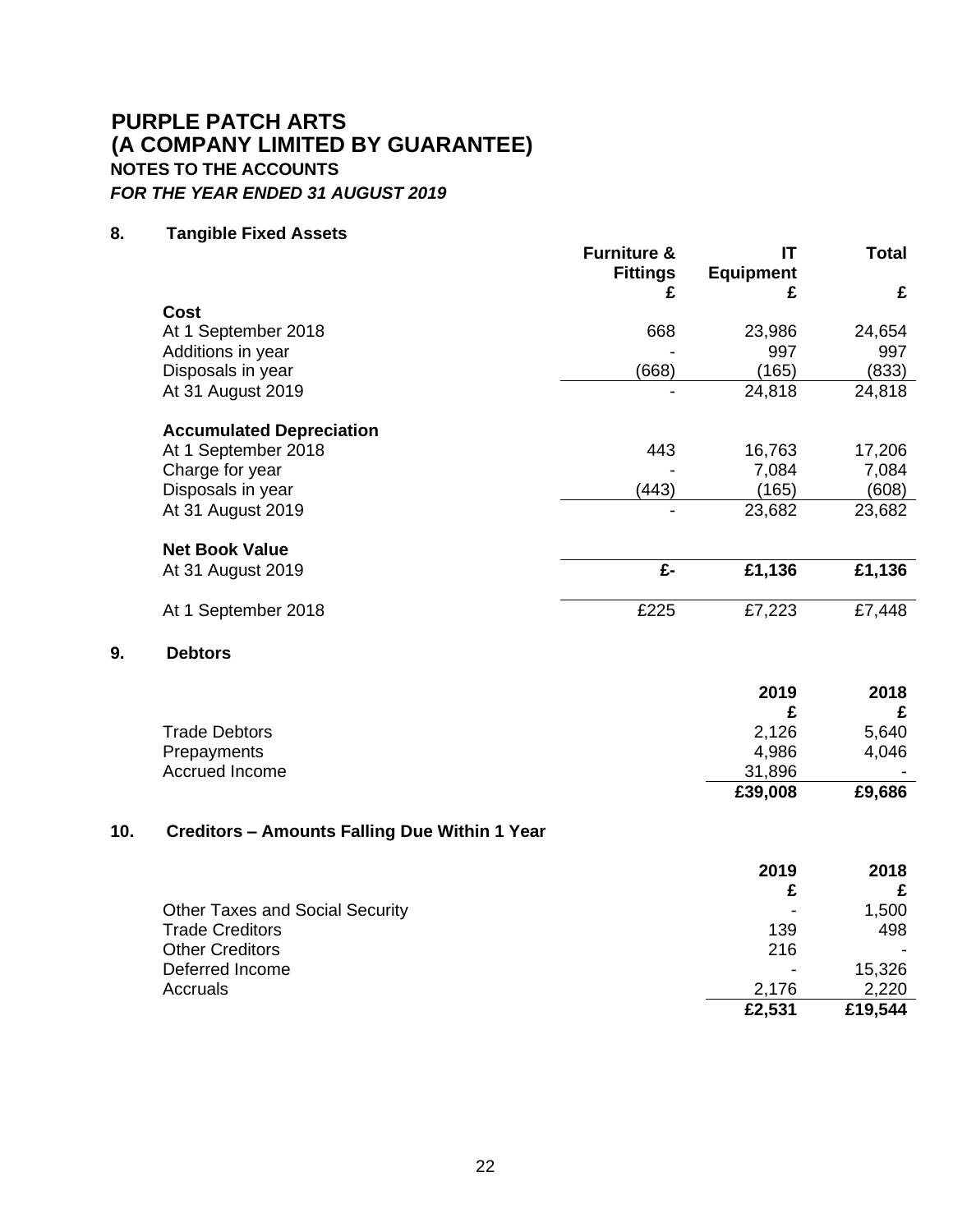## **11. Analysis of Net Assets between Funds**

|                                       | <b>Unrestricted</b><br><b>Funds</b> | <b>Restricted</b><br><b>Funds</b> | <b>Total</b><br>2019 | <b>Total</b><br>2018 |
|---------------------------------------|-------------------------------------|-----------------------------------|----------------------|----------------------|
|                                       | £                                   | £                                 |                      |                      |
| <b>Fixed Assets</b>                   | 1,136                               | $\overline{\phantom{a}}$          | 1,136                | 7,448                |
| <b>Debtors</b>                        | 7,433                               | 31,575                            | 39,008               | 9,686                |
| Cash at Bank and In Hand              | 34,169                              | 13,560                            | 47,729               | 40,174               |
| Creditors - Amounts Due Within 1 Year | (2,531)                             | $\overline{\phantom{a}}$          | (2,531)              | (19, 544)            |
|                                       | £40,207                             | £45,135                           | £85,342              | £37,764              |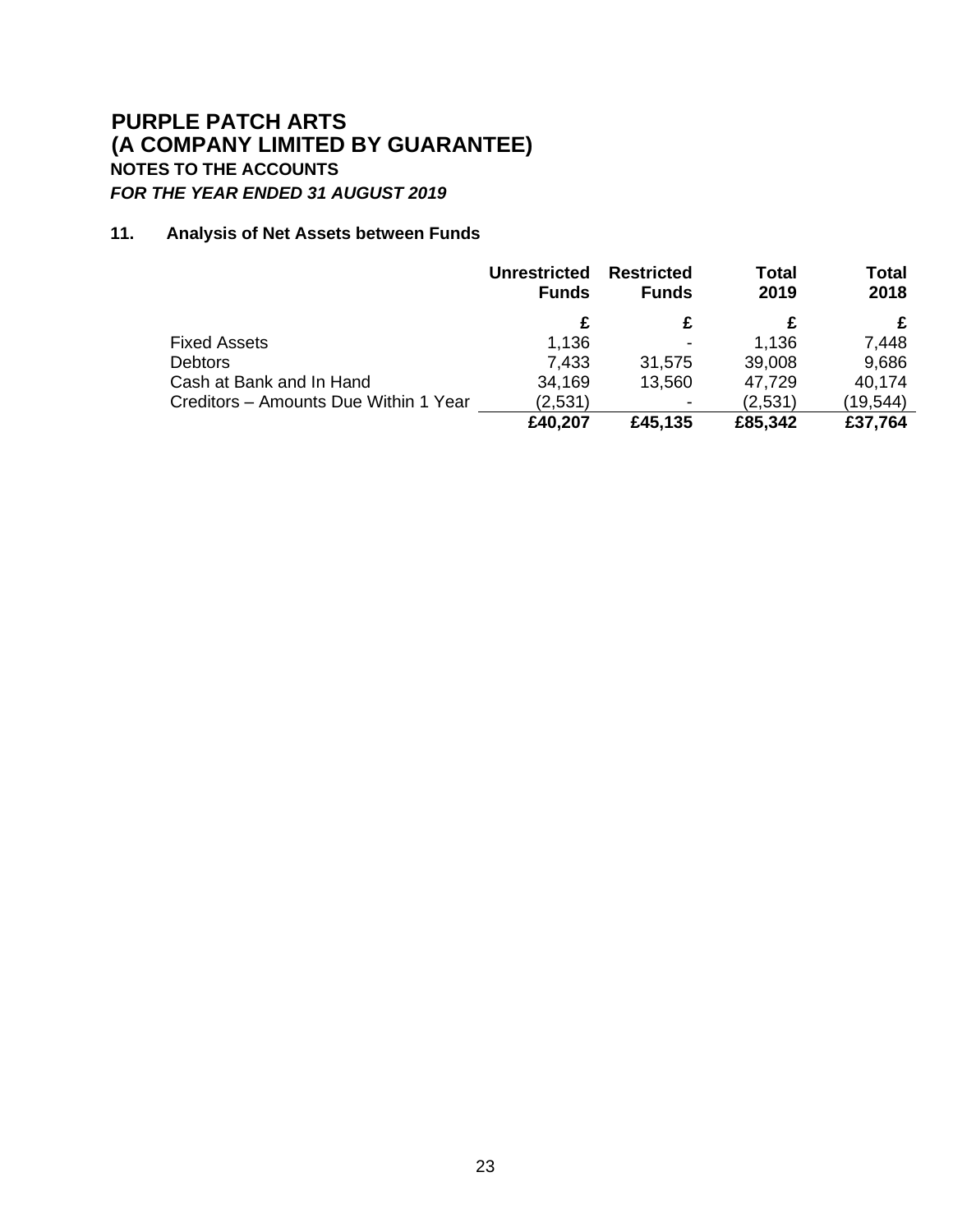## **12. Analysis of Charitable Funds**

|                                                                                                    | Fund at 1<br><b>September</b><br>2018<br>£ | Incoming<br><b>Resources</b><br>in Year<br>£ | <b>Resources</b><br><b>Expended</b><br>in Year<br>£ | Fund at 31<br><b>August</b><br>2019<br>£ |
|----------------------------------------------------------------------------------------------------|--------------------------------------------|----------------------------------------------|-----------------------------------------------------|------------------------------------------|
| <b>Unrestricted Funds</b><br><b>Charity General Fund</b>                                           | 37,764                                     | 236,341                                      | (233, 898)                                          | 40,207                                   |
| <b>Restricted Funds</b><br>Good Things Foundation - Future<br>Digital Inclusion                    |                                            | 20,750                                       | (20, 750)                                           |                                          |
| Sheff Uni - Living Life To The Fullest                                                             |                                            | 13,880                                       | (5,217)                                             | 8,663                                    |
| N Yorkshire County Council -<br><b>Wellbeing Web App</b>                                           |                                            | 10,000                                       | (5,000)                                             | 5,000                                    |
| <b>National Lottery Community Fund -</b><br>Awards For All - A Purple Celebration<br>10 Year Party |                                            | 9,750                                        | (2,712)                                             | 7,038                                    |
| St Chads - Bug Hotels                                                                              |                                            | 1,426                                        | (1,426)                                             |                                          |
| Sir George Martin Trust - Resources                                                                |                                            | 1,000                                        | (1,000)                                             |                                          |
| Leeds Community Foundation - Time<br>To Shine                                                      |                                            | 10,000                                       | (10,000)                                            |                                          |
| Your Consortium - Fuse consultation<br>with theatre groups                                         |                                            | 3,750                                        | (3,750)                                             |                                          |
| Tesco - Resources                                                                                  |                                            | 4,000                                        | (1,991)                                             | 2,009                                    |
| <b>Bradford Council - Day Opportunities</b>                                                        |                                            | 19,850                                       | (973)                                               | 18,877                                   |
| Tees, Esk & Wear Valleys Innovation<br>Fund - mental wellbeing workshops for<br>LD participants    |                                            | 13,500                                       | (9,954)                                             | 3,546                                    |
| Selby TC - venue hire                                                                              |                                            | 855                                          | (855)                                               |                                          |
| <b>Total Restricted Funds</b>                                                                      |                                            | 144,762                                      | (99, 627)                                           | 45,135                                   |
| <b>Total Funds</b>                                                                                 | £37,764                                    | £381,103                                     | £(333,525)                                          | £85,342                                  |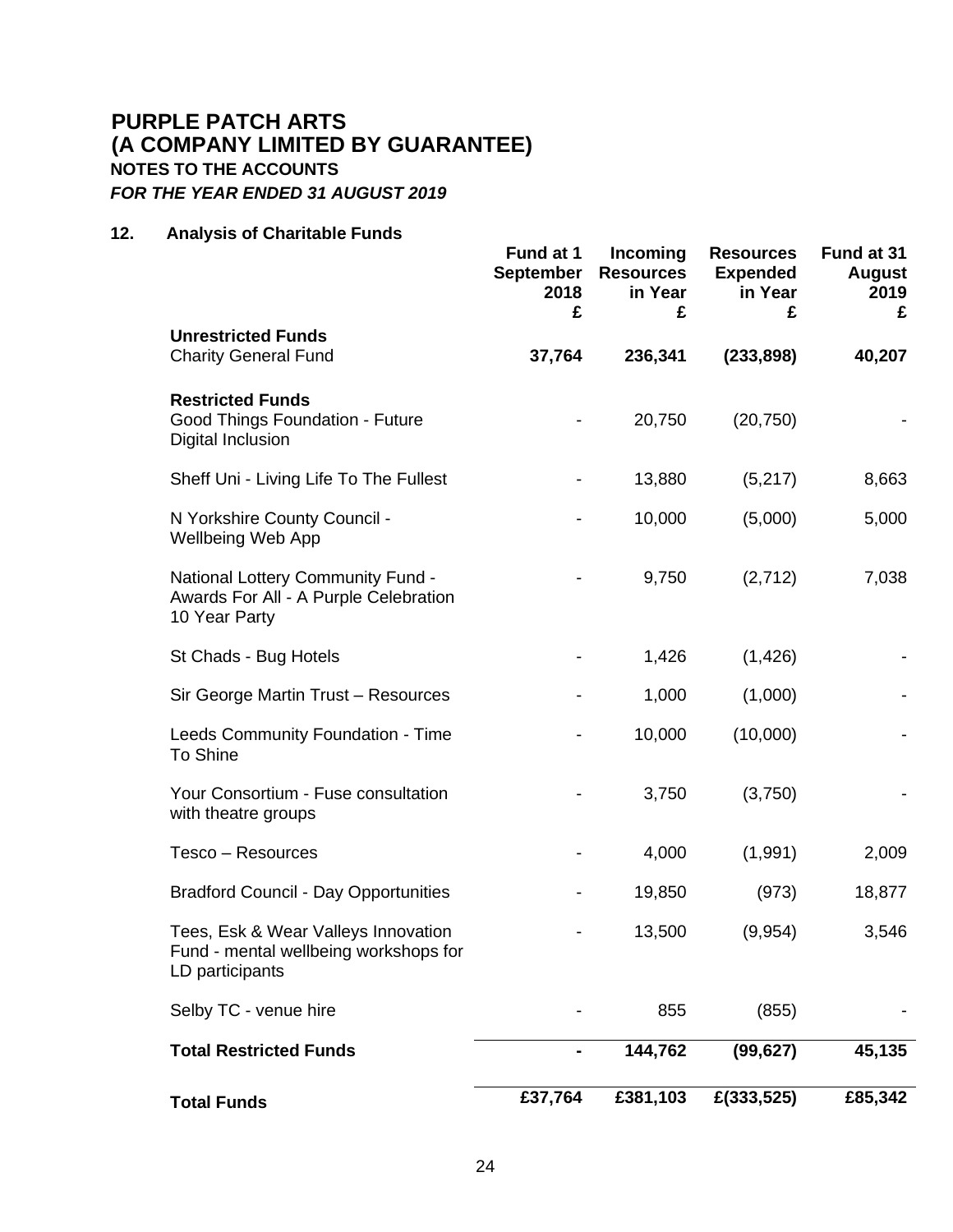# **12. Analysis of Charitable Funds (Cont.)**

| <b>Name of Restricted Fund</b>                                                                   | Description, Nature and Purpose of the<br><b>Restricted Fund</b>       |  |  |  |
|--------------------------------------------------------------------------------------------------|------------------------------------------------------------------------|--|--|--|
| Good Things Foundation - Future<br>Digital Inclusion                                             | Towards the cost of Future Digital Inclusion                           |  |  |  |
| Sheffield University - Living Life To<br>The Fullest                                             | Towards the cost of Living Life To The Fullest                         |  |  |  |
| North Yorkshire County Council -<br>Well-being Web App                                           | Towards the cost of development of a well-being<br>App                 |  |  |  |
| <b>National Lottery Community Fund -</b><br>Awards For All - A Purple Celebration                | Towards the cost of A Purple Celebration 10 Year<br>Party              |  |  |  |
| St Chad's - Bug Hotels                                                                           | Towards the cost of Bug Hotels                                         |  |  |  |
| Sir George Martin Trust - Resources                                                              | Towards the cost of resources                                          |  |  |  |
| Leeds Community Foundation - Time<br>To Shine                                                    | Towards the cost of the Togetherness Project                           |  |  |  |
| Your Consortium - Fuse consultation<br>with theatre groups                                       | Towards the cost of Fuse consultation with<br>theatre groups           |  |  |  |
| Tesco - Resources                                                                                | Towards the cost of resources                                          |  |  |  |
| Bradford Council - Bradford Day<br>Opportunities                                                 | Towards the cost of Bradford Day Opportunities                         |  |  |  |
| Tees, Esk & Wear Valleys Innovation<br>Fund - mental well-being workshops<br>for LD participants | Towards the cost of mental well-being workshops<br>for LD participants |  |  |  |
| Selby Town Council - venue hire                                                                  | Towards the cost of venue hire                                         |  |  |  |